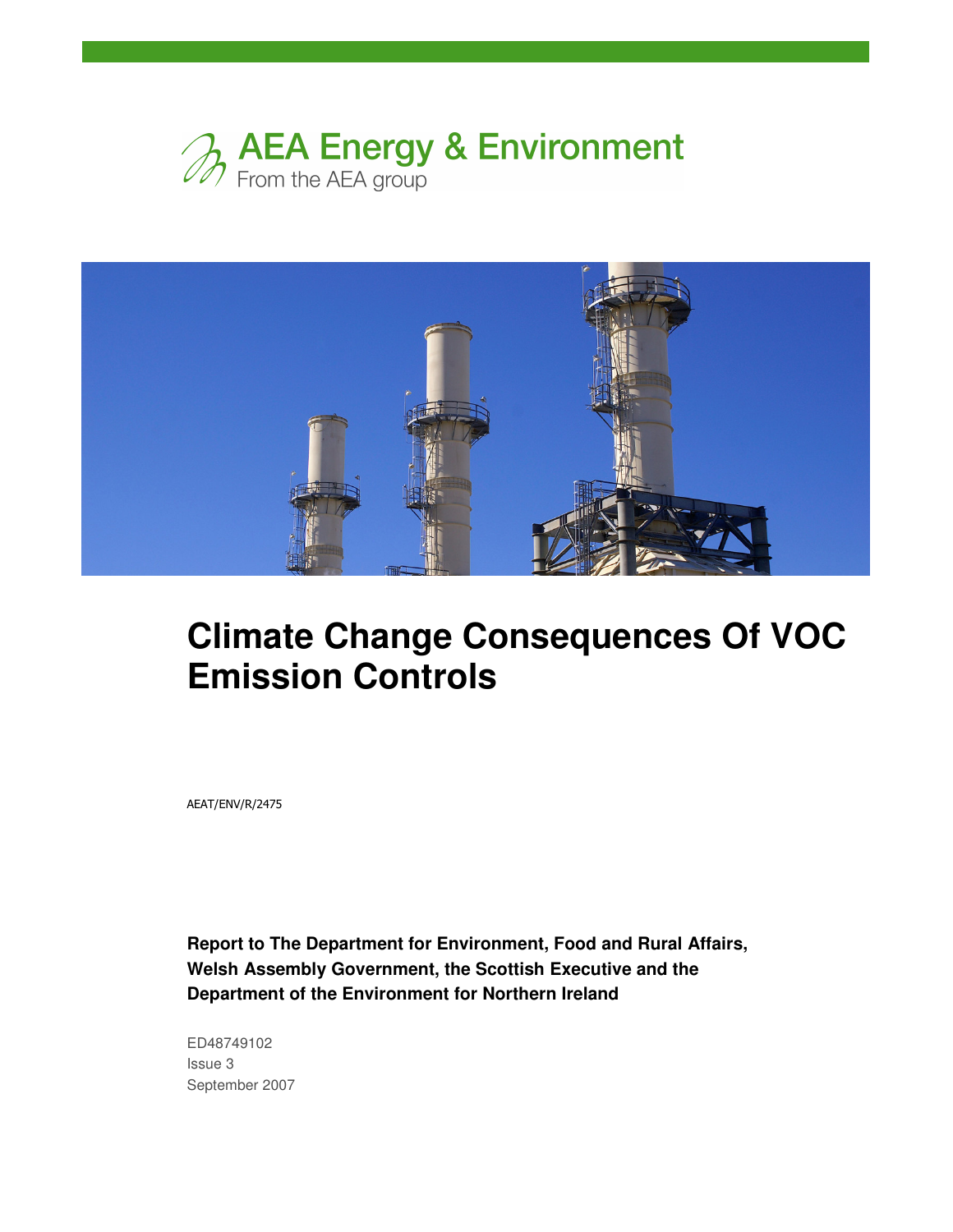| <b>Title</b>                                      | Climate Change Consequences of VOC Emission Controls                                                                                                                                                                                                                                                                                                                                                                                                                                                                                                                                                                  |                                                        |  |  |  |
|---------------------------------------------------|-----------------------------------------------------------------------------------------------------------------------------------------------------------------------------------------------------------------------------------------------------------------------------------------------------------------------------------------------------------------------------------------------------------------------------------------------------------------------------------------------------------------------------------------------------------------------------------------------------------------------|--------------------------------------------------------|--|--|--|
| <b>Customer</b>                                   | The Department for Environment, Food and Rural Affairs, Welsh Assembly<br>Government, the Scottish Executive and the Department of the<br>Environment for Northern Ireland                                                                                                                                                                                                                                                                                                                                                                                                                                            |                                                        |  |  |  |
| <b>Customer reference</b>                         | CSA 7267/AQ03508                                                                                                                                                                                                                                                                                                                                                                                                                                                                                                                                                                                                      |                                                        |  |  |  |
| Confidentiality,<br>copyright and<br>reproduction | This report is the Copyright of AEA Energy & Environment and has been<br>prepared by AEA Energy & Environment under contract to Defra. The<br>contents of this report may not be reproduced in whole or in part, nor<br>passed to any organisation or person without the specific prior written<br>permission of the Commercial Manager, AEA AEA Energy & Environment.<br>AEA Energy & Environment accepts no liability whatsoever to any third<br>party for any loss or damage arising from any interpretation or use of the<br>information contained in this report, or reliance on any views expressed<br>therein. |                                                        |  |  |  |
| File reference                                    | ED48749102                                                                                                                                                                                                                                                                                                                                                                                                                                                                                                                                                                                                            |                                                        |  |  |  |
| Reference number                                  | AEAT/ENV/R/2475 - Issue 3                                                                                                                                                                                                                                                                                                                                                                                                                                                                                                                                                                                             |                                                        |  |  |  |
|                                                   | <b>AEA Energy &amp; Environment</b><br>The Gemini Building<br>Fermi Avenue<br><b>Harwell International Business Centre</b><br>Didcot<br>OX11 0OR                                                                                                                                                                                                                                                                                                                                                                                                                                                                      |                                                        |  |  |  |
|                                                   | t: 0870 190 6539<br>f: 0870 190 6318                                                                                                                                                                                                                                                                                                                                                                                                                                                                                                                                                                                  |                                                        |  |  |  |
|                                                   | AEA Energy & Environment is a business name of<br>AEA Technology plc                                                                                                                                                                                                                                                                                                                                                                                                                                                                                                                                                  |                                                        |  |  |  |
|                                                   | AEA Energy & Environment is certificated to ISO9001<br>and ISO14001                                                                                                                                                                                                                                                                                                                                                                                                                                                                                                                                                   |                                                        |  |  |  |
| <b>Authors</b>                                    | Name                                                                                                                                                                                                                                                                                                                                                                                                                                                                                                                                                                                                                  | <b>Tim Murrells</b><br>Prof R G Derwent (rdscientific) |  |  |  |
| <b>Approved by</b>                                | Name                                                                                                                                                                                                                                                                                                                                                                                                                                                                                                                                                                                                                  |                                                        |  |  |  |
|                                                   | Signature                                                                                                                                                                                                                                                                                                                                                                                                                                                                                                                                                                                                             |                                                        |  |  |  |
|                                                   | Date                                                                                                                                                                                                                                                                                                                                                                                                                                                                                                                                                                                                                  | 4 <sup>th</sup> September 2007                         |  |  |  |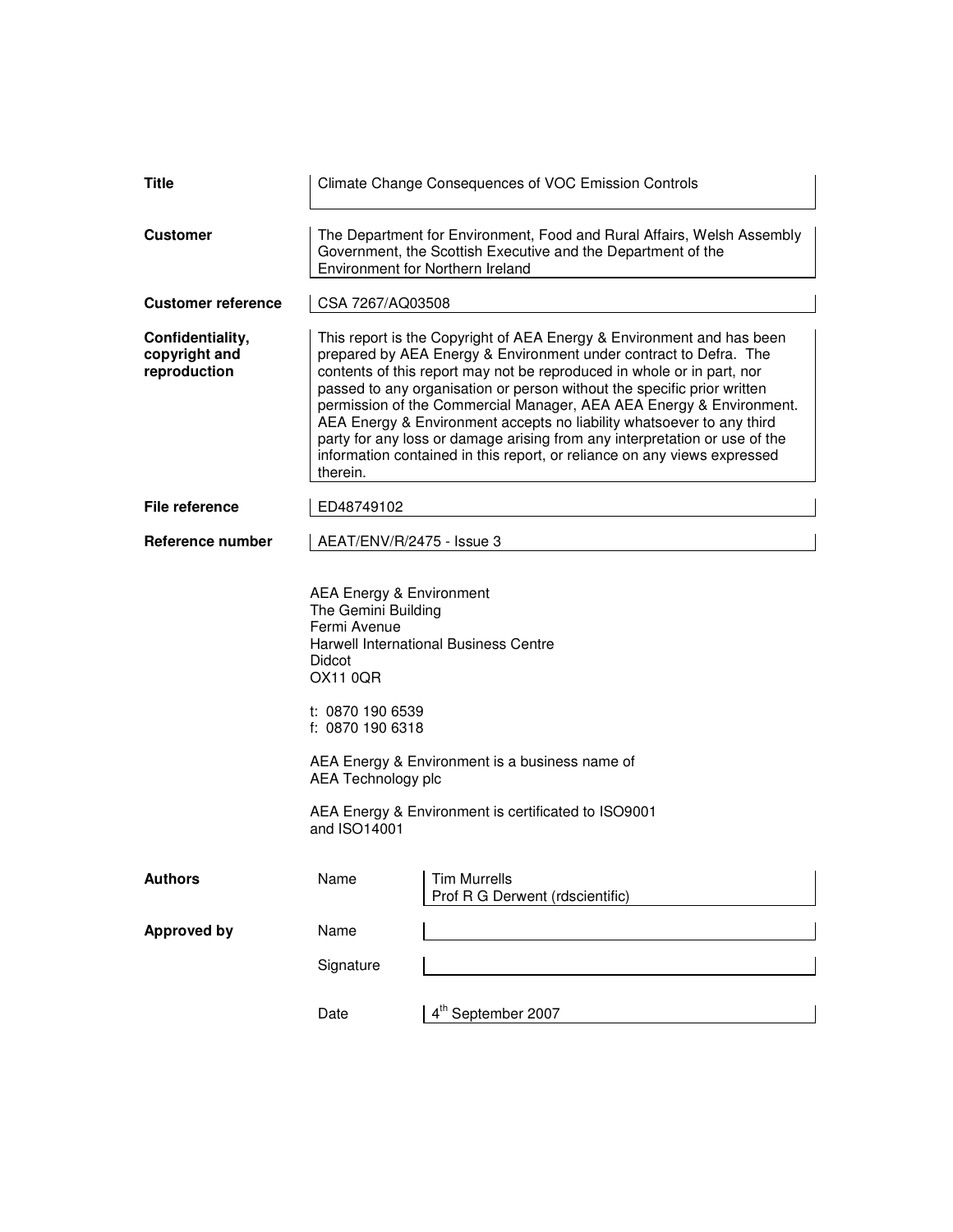AEA Energy & Environment iii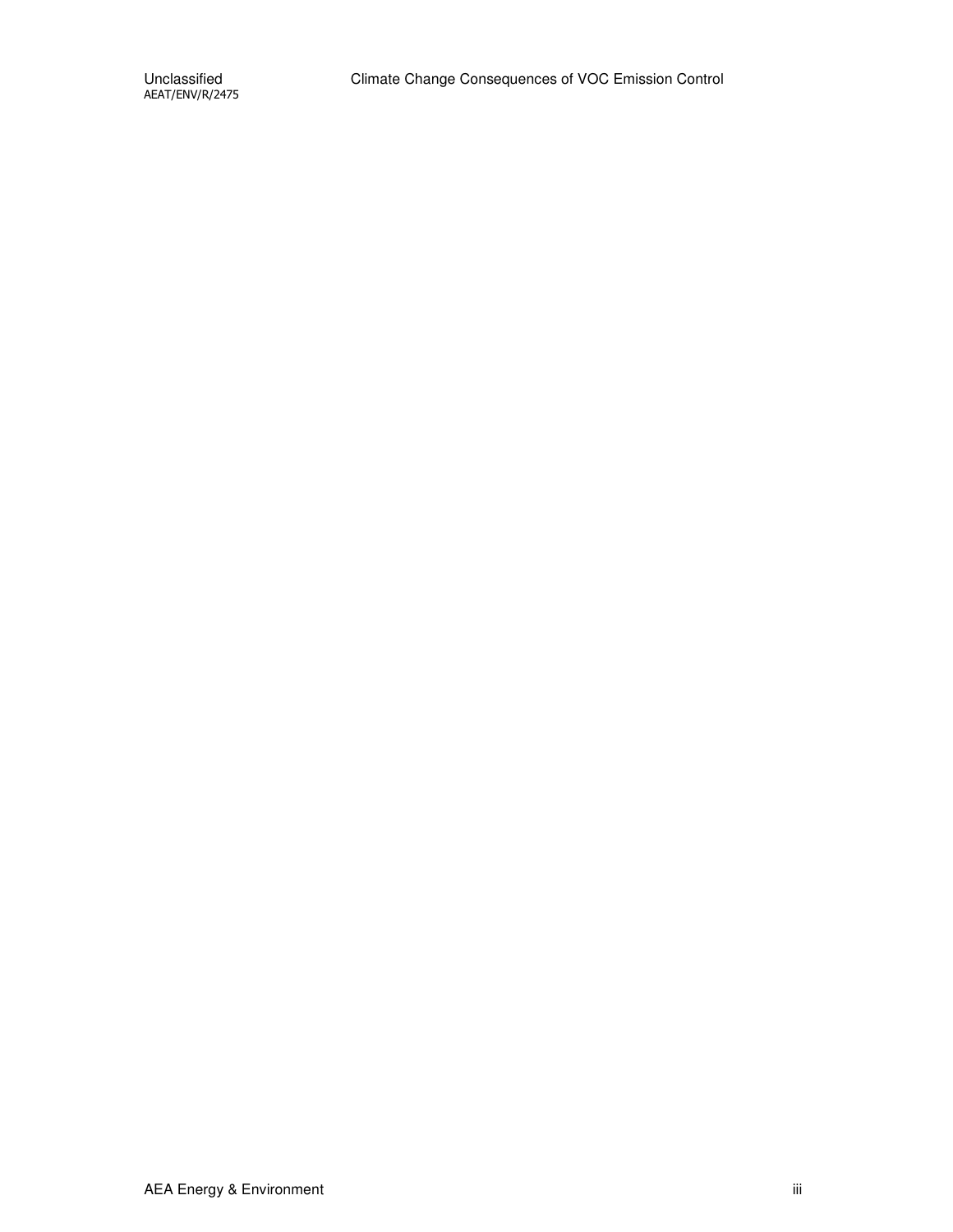### **Executive summary**

There are possible climate change consequences of VOC emissions to the atmosphere and from their control by incineration. This report discusses these consequences and documents a simple methodology for quantifying them based on the Global Warming Potential (GWP) concept. The approach is provided with worked examples for assessing the climate change consequences of VOC emission control by incineration, based on calculating the  $CO<sub>2</sub>$  equivalent emissions from direct release of a VOC due to its direct or indirect GWP versus the  $CO<sub>2</sub>$  equivalent emissions arising from the carbon in the fossil fuel used to aid incineration. In this way, it should be straightforward to see whether, and by how much, VOC incineration could mitigate the climate change consequences of direct VOC emission to the atmosphere. The report does not consider health or other environmental impacts arising from any by-products of incineration. It has also not considered other, non-climate change environmental impacts of unabated VOC emissions and use of less efficient VOC control measures. One of the consequences of these will be the potential to form ground-level ozone and human health and wider environmental (damage to crops and materials) associated with this. These are issues which were outside the scope of this study.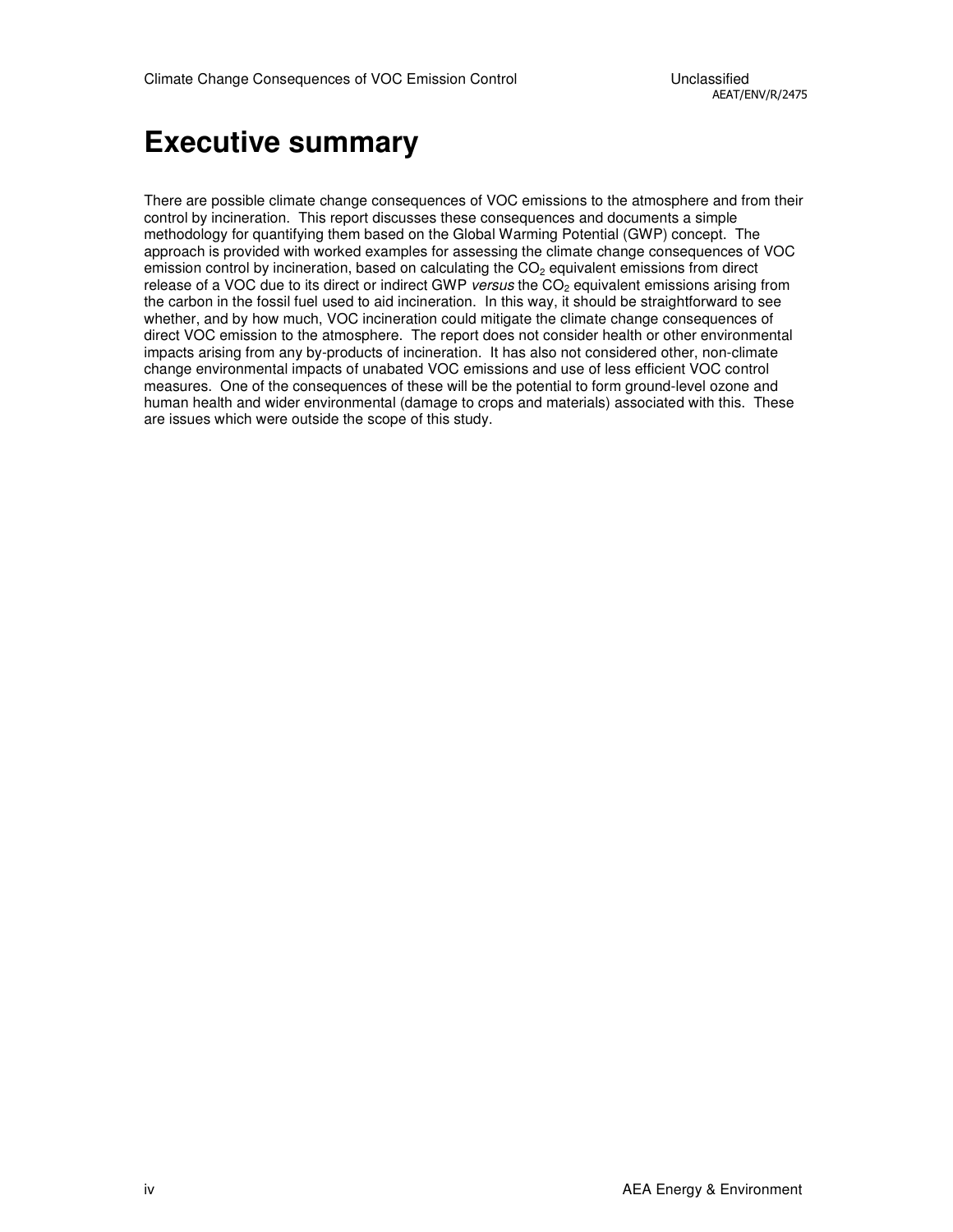### **Table of contents**

| 1                                                             |                                                                         | <b>Introduction</b>                                                           | 1  |
|---------------------------------------------------------------|-------------------------------------------------------------------------|-------------------------------------------------------------------------------|----|
| $\overline{2}$                                                | <b>Climate Change Consequences of VOC Emissions</b>                     |                                                                               |    |
| 3                                                             | <b>Calculating Climate Change Consequences of VOC Emission Controls</b> |                                                                               |    |
|                                                               | 3.1                                                                     | CO <sub>2</sub> Equivalent Emissions from Direct Release of a VOC             | 3  |
|                                                               | 3.2                                                                     | $CO2$ Equivalent Emissions from Incineration of a VOC                         | 4  |
|                                                               | 3.3 <sub>1</sub>                                                        | Quantifying the Climate Change Consequences of VOC Incineration Compared with |    |
|                                                               |                                                                         | Direct Release                                                                | 5  |
|                                                               | 3.4                                                                     | <b>Worked Examples</b>                                                        | 6  |
| 4                                                             | <b>Summary and Conclusions</b>                                          |                                                                               | 13 |
| 5                                                             | <b>References</b>                                                       |                                                                               | 15 |
|                                                               |                                                                         | Annex A Summary of the Solvent Emissions Directive 1999/13/EC                 | 16 |
| Annex B Global Warming Potentials (GWPs) of some common VOCs. |                                                                         |                                                                               | 18 |
|                                                               |                                                                         | Annex C Fuel CO <sub>2</sub> conversion factors for different fuel types      | 19 |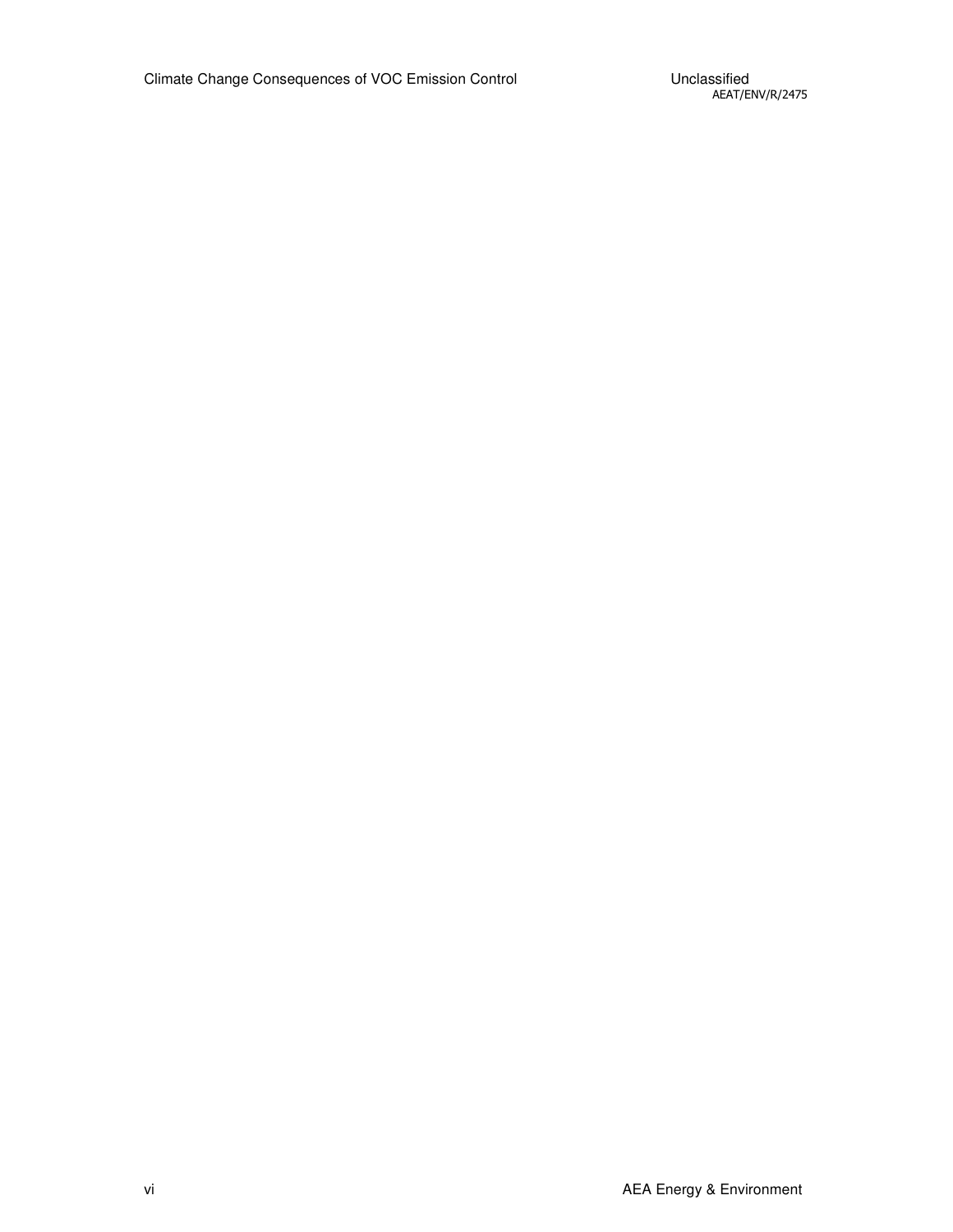# **1 Introduction**

Because of concerns over ground-level ozone formation and regional air quality, the Commission of the European Communities has promulgated a directive dealing with solvent emissions, the Solvents Emissions Directive, SED (OJ, 1999). As a consequence, industry is required to reduce its emissions of volatile organic compounds (VOCs) in general, and solvents in particular. Because solvents are important ozone precursors, the SED will help to reduce ozone formation and meet future air quality targets. Annex A provides a brief summary of what the SED covers.

The choice of optimal VOC emission control measure is highly dependent on the nature of the specific solvent-using process and is highly solvent-specific. One potential VOC emission control measure is incineration. Industry may well question the wisdom of incineration because of the apparent conflict between the climate change consequences of increased fuel usage by the incineration equipment and the requirements of the SED to reduce photochemical ozone formation. However, there may be climate change consequences of the uncontrolled emission of the solvent. The question is whether the climate change penalty of incineration outweighs the climate change benefit from controlling the solvent emission. The ground-level ozone benefits of VOC emission controls are taken for granted within the SED.

This report addresses the climate change consequences of incineration as a potential abatement option for controlling VOC emissions and provides a simple means for quantitatively assessing the CO<sub>2</sub> equivalent emissions of incineration versus direct release of the VOC taking into account the VOC's direct global warming potential and the use of any supplementary fuel from fossil fuel feedstocks required to aid incineration. The benefits, or otherwise, of incineration as a means of disposing of VOCs that would otherwise be released to air are only considered in the context of climate change. Other environmental effects of VOC emissions and their incineration are outside the scope of this report. Other means of controlling VOC emissions, besides incineration, are also outside the scope of the report.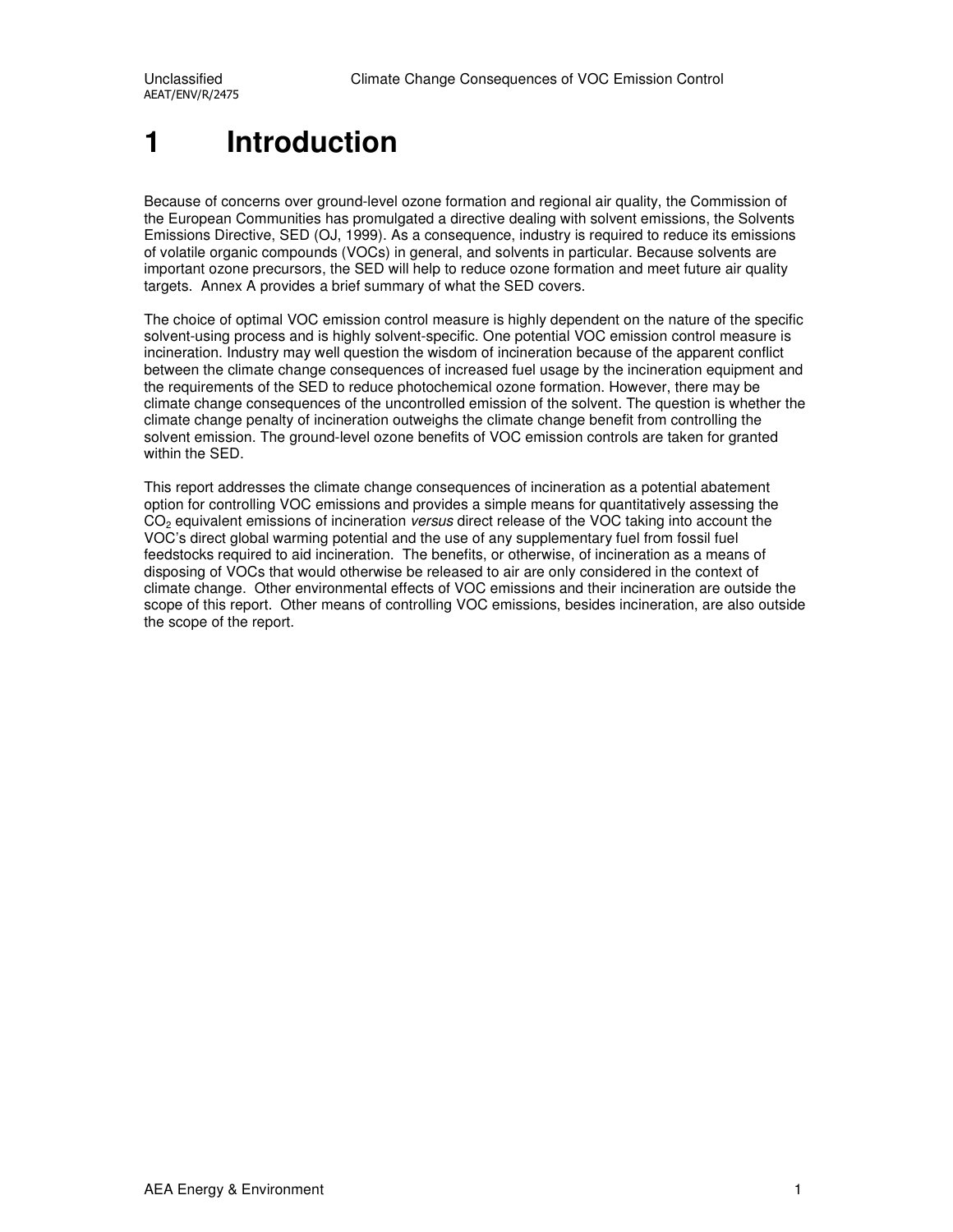# **2 Climate Change Consequences of VOC Emissions**

Global warming, climate change and the greenhouse effect, however it is termed, are all driven by processes that interfere with the earth's radiation budget. The earth absorbs energy in the form of ultraviolet, visible and infrared radiation from the sun and emits infrared radiation to outer space. These two processes are always in balance. Certain atmospheric trace gases, the radiatively-active trace gases, absorb some of the outgoing infrared radiation and so disturb this radiative balance. The earth's surface and atmosphere react to this disturbance by warming and so re-establish the radiative balance. This process is called radiative forcing and the warming is the greenhouse effect.

The most important radiatively-active trace gases in the atmosphere are water vapour and carbon dioxide. Their presence accounts for the natural greenhouse effect that is estimated to be about  $30^{\circ}$ C. Our concern here, is with man-made trace gases, some of which act as potent greenhouse gases, that have acted to produce a man-made greenhouse effect with its climate change consequences. It is convenient to measure this potency using the global warming potential GWP index. The GWP of a trace gas is the ratio of the radiative forcing from a given mass emission of the trace gas compared to that from the same mass emission of carbon dioxide, integrated over a given time horizon. Simply stated, the GWP of a VOC is a measure of its climate change impact relative to carbon dioxide.

The GWP of a trace gas depends on its infrared absorption spectrum and whether this overlaps significantly with the wavelength distribution of the outgoing infrared radiation emitted by the earth. It also depends on how long the trace gas remains in the atmosphere once emitted. Methane and halocarbons are important greenhouse gases not only because they have strong infrared absorption bands in the atmospherically-relevant region but also because they are long-lived in the atmosphere. GWPs are calculated by complex global climate models over different time-integrated periods. The time-integration period is important because the radiative forcing effect of a trace gas relative to carbon dioxide depends on the time period it is integrated over because of the dynamic and evolving climate system.

Annex B presents the GWP indices for a number of VOCs compiled from available information on infrared absorption spectra and atmospheric lifetimes and integrated over a 100 year time horizon. A species with a GWP of 10 means that emitting 1 tonne of the species has the same climate change consequences as emitting 10 tonnes of  $CO<sub>2</sub>$  over a 100 year time span. For the halocarbons, these refer to "direct GWPs", that is to say, they refer to warming effects directly caused by the long lifetime and infrared absorption properties of the species themselves. However, the chlorinated HCFCs have an indirect, negative global warming effect as a consequence of the depletion of stratospheric ozone caused by the release of the chlorine during the slow degradation of the HCFCs in the atmosphere. The negative effect arises because ozone itself is a greenhouse gas and the HCFCs act to reduce its concentration. The uncertainties in the indirect radiative forcing effects caused by ozone depletion are high and cannot be represented as a global average as well as the direct radiative forcing effect. The positive direct GWPs of HCFCs are larger than their negative indirect GWPs, but the two cannot be simply added. GWP-weighted emissions of halocarbons reported under UNFCCC reporting guidelines are based on direct GWPs only and the direct GWPs for the HCFCs in Annex B are taken from IPCC (2005).

Hydrocarbons have an indirect, positive radiative forcing through tropospheric chemistry interactions affecting the global distribution of methane and ozone in the lower atmosphere. These VOCs are generally much shorter-lived in the atmosphere than the HCFCs so the indirect radiative forcing is more important than the direct radiative forcing. Annex B includes the positive GWPs for several hydrocarbons for a 100-year time horizon estimated by Collins et al. (2002).

A consequence of the uncontrolled emission of VOCs, in general, and solvents, in particular, is that they may act as greenhouse gases and hence there may be climate change consequences.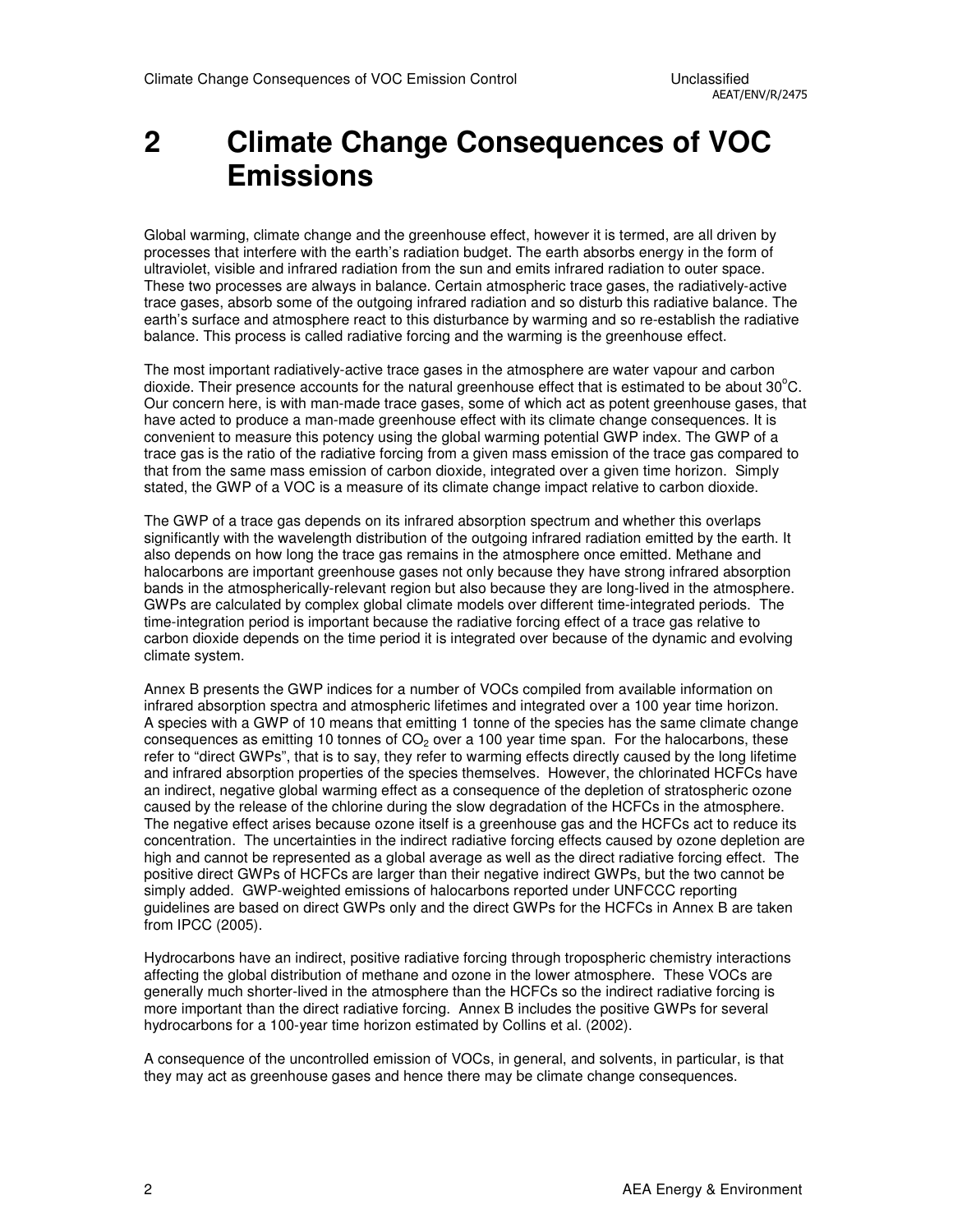### **3 Calculating Climate Change Consequences of VOC Emission Controls**

If a VOC can be incinerated without the need for any supplementary fuel from a fossil fuel feedstock, it will always be beneficial to incinerate the VOC rather than release it to the atmosphere from a global warming point of view. This is because incineration eliminates any direct global warming effect of the VOC and the amount of  $CO<sub>2</sub>$  formed by incineration arising from the carbon present in the VOC merely replaces the same amount of  $CO<sub>2</sub>$  that would be formed naturally in the atmosphere by the atmospheric degradation of the VOC.

If supplementary fuel from a fossil fuel feedstock is required to incinerate the VOC, the question becomes whether the amount of supplementary fuel produces more  $CO<sub>2</sub>$  than the  $CO<sub>2</sub>$  mass equivalence of the non-incinerated VOC. If it does, then incineration would not be favoured from a climate change perspective unless the supplementary fuel could be taken from a renewable source (e.g. if it was from a biofuel feedstock) or if heat is recovered from the incinerator in a way that reduces the amount of fossil fuel used elsewhere in the installation. The argument depends on the Global Warming Potential of the VOC and the amount to be incinerated versus the amount and type of supplementary fossil fuel required and whether any heat is recovered thus reducing the amount of fossil fuel used elsewhere in the plant.

This section provides in general terms a procedure for calculating the  $CO<sub>2</sub>$  equivalent emissions using GWPs for a) the direct release of a VOC into the atmosphere and for b) its destruction by a thermal oxidiser (or incinerator) in such a way that the climate change consequences of direct release versus destruction covering different options can be quantified. After describing the procedure in general terms, the procedure will be demonstrated in several worked examples.

### **3.1 CO2 Equivalent Emissions from Direct Release of a VOC**

The VOC will contribute to climate change in two ways:

- a) a primary contribution arising from the direct effect if the VOC is a halocarbon, due to the atmospheric lifetime and infra-red absorption properties of the VOC and reflected by its direct GWP value shown in Annex B, or the indirect effect if the VOC is a hydrocarbon, due to its chemical effect on the atmosphere shown in Annex B.
- b) a secondary contribution from the  $CO<sub>2</sub>$  eventually arising from the atmospheric degradation of the VOC determined by the amount of carbon present in the VOC.

The  $CO<sub>2</sub>$  equivalent emissions arising from (a) is simply given by the GWP and the mass of the VOC released. Thus:

$$
CO_{2\,primary} = \qquad GWP_{\text{voc}} \times m_{\text{voc}} \tag{1}
$$

where GWP<sub>voc</sub> is the direct or indirect GWP taken from Annex B for the VOC species and  $m_{\text{vac}}$  is the number of tonnes of the VOC emitted and  $CO_{2\,primary}$  is in tonnes  $CO_{2}$  equivalent.

The secondary  $CO<sub>2</sub>$  equivalent emissions arising from (b) depends on the number of carbon atoms in the VOC, its molecular weight and the mass of the VOC released. Thus:

$$
CO_{2\text{ secondary}} = \frac{44 \times n_{\text{voc}} \times m_{\text{voc}}}{MW_{\text{voc}}}
$$
 (2)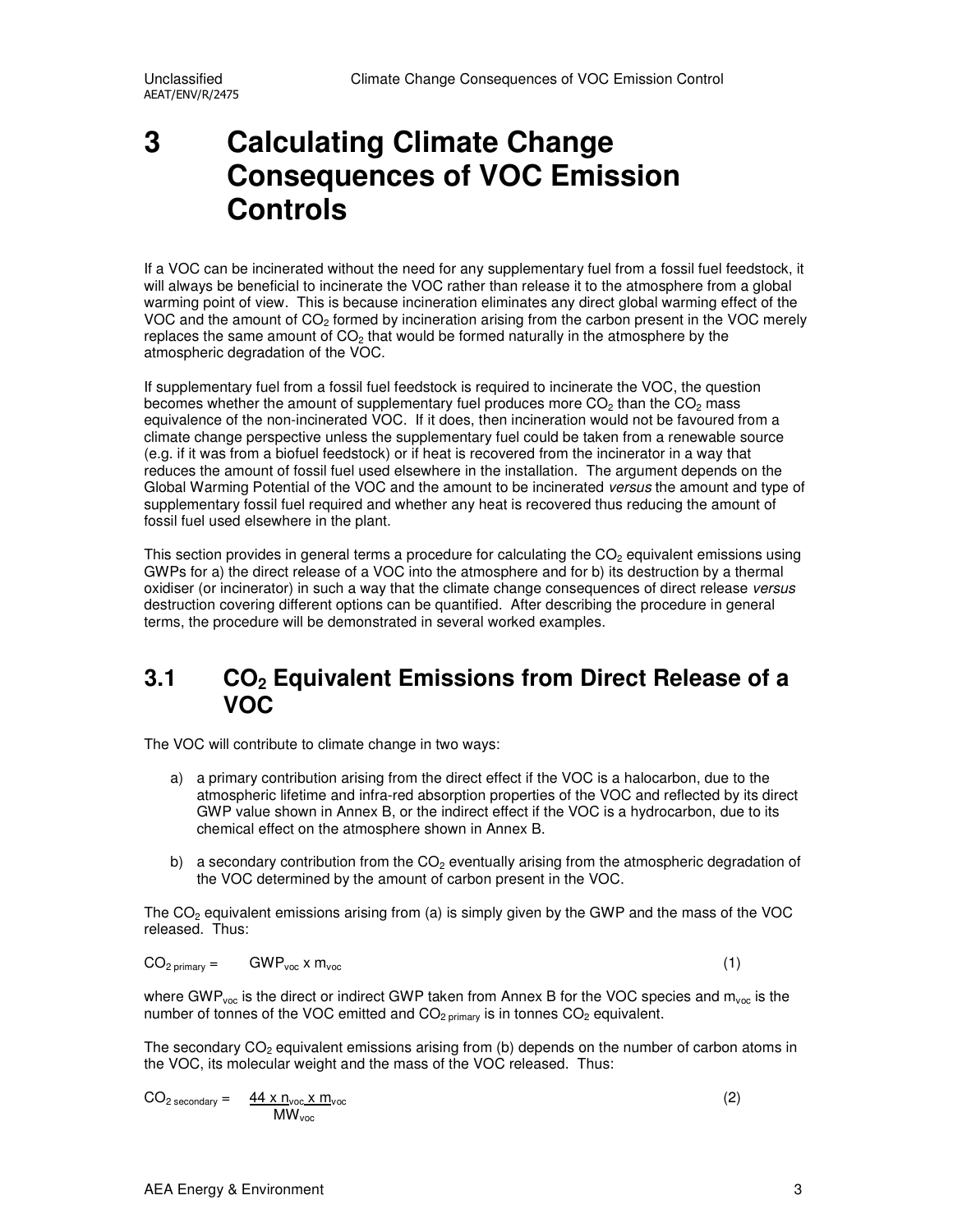where  $n_{\text{voc}}$  is the number of carbon atoms in a molecule of the VOC,  $MW_{\text{voc}}$  is its molecular weight in g/mole and  $CO<sub>2</sub>$ <sub>secondary</sub> is in tonnes  $CO<sub>2</sub>$ . The figure of 44 refers to the molecular weight of  $CO<sub>2</sub>$ .

Then the total  $CO<sub>2</sub>$  equivalent emissions (in tonnes) arising from the direct release of the VOC is

$$
CO2\,equiv = CO2\,primary + CO2\,secondary
$$
 (3)

If the VOC arises from a renewable source (bio-origin), then the secondary effect from the carbon in the VOC should not be included, but the primary effect must still be included because of the radiative forcing effect of the VOC. This might be the case if the VOC was a solvent initially derived from carbon from wood products, such as turpentine, vegetable residues, such as lemon or orange peel or crops, such as rape-seed oil or sugar cane. Then, the climate change consequence of the unabated VOC emission is just that of radiative forcing from the VOC, i.e. the primary contribution and

$$
CO2 \t{equiv} \t{CO2 \t{prime} \t{to} \t{to} \t{O2 \t{primary, bio}}
$$

where  $CO_{2 \text{ equiv, bio}}$  refers to the  $CO_{2}$  equivalent emissions from the release of a VOC derived from a bio-feedstock.

### **3.2 CO2 Equivalent Emissions from Incineration of a VOC**

If the VOC is destroyed in an incinerator using a fossil fuel to complete combustion or thermal oxidation, then the  $CO<sub>2</sub>$  equivalent emissions have a contribution from the carbon in the VOC that is released from the incinerator as  $CO<sub>2</sub>$  and the carbon in the fossil fuel used to complete combustion. However, the  $CO<sub>2</sub>$  equivalent emissions may be offset by a reduction in primary fossil fuel combustion used elsewhere in the installation to generate heat if heat is recovered from the incinerator.

The  $CO<sub>2</sub>$  emissions arising from the carbon in the VOC that is incinerated is in fact the same as the secondary CO<sub>2</sub> equivalent emissions arising from (b) if the VOC was directly released, i.e.

 $CO<sub>2 incin</sub> =$   $\frac{44 \times n_{\text{Voc}} \times m_{\text{Voc}}}{45}$  =  $CO<sub>2 secondary</sub>$  (5)  $MW<sub>vac</sub>$ 

In other words, in terms of the contribution to  $CO<sub>2</sub>$  made by the carbon present in the VOC it makes no difference whether the VOC is directly released and allowed to degrade to  $CO<sub>2</sub>$  in the atmosphere or whether the VOC is oxidised (burned) producing  $CO<sub>2</sub>$  in the incinerator: the same amount of  $CO<sub>2</sub>$  is generated.

The amount of  $CO<sub>2</sub>$  arising from the fossil fuel used to destroy the VOC in the incinerator depends on the type and quantity of fossil fuel used. The type of fossil fuel (i.e. whether it is natural gas, fuel oil, coal) is characterised by a fuel  $CO<sub>2</sub>$  conversion factor expressed in tonnes  $CO<sub>2</sub>$  per unit of fuel consumed. Fuel  $CO<sub>2</sub>$  conversion factors for a number of the most common types of fossil fuels likely to be used to aid incineration, expressed in various consumption units are given in Annex C. These conversion factors refer to fuels used in 2005 and are based on the most recent UK Greenhouse Gas Inventory compiled by AEA Energy & Environment (Baggott et al, 2007, http://www.airquality.co.uk/archive/reports/cat07/0704261626\_ukghgi-90-05\_main\_chapters\_final.pdf) and also underpin Defra's recently launched "Act on Carbon Calculator" (available at http://www.defra.gov.uk/news/latest/2007/climate-0620.htm). If the incinerator fuel is from a bio feedstock (biofuel, biogas), then its conversion factor is defined as zero, implying there is no climate change consequence of the use of these fuels to burn the VOC in the incinerator.

The  $CO<sub>2</sub>$  arising from the fossil fuel used to destroy the VOC can be calculated by:

 $CO_{2 \text{ fuel}} =$  F<sub>fuel</sub> x m<sub>fuel</sub> (6) (6)

where  $CO_{2 \text{ fuel}}$  is in tonnes,  $F_{\text{fuel}}$  is the fuel  $CO_2$  conversion factor taken from Annex C in units consistent with the amount of fuel used defined by  $m_{fuel}$ .  $F_{fuel} = 0$  for biofuels.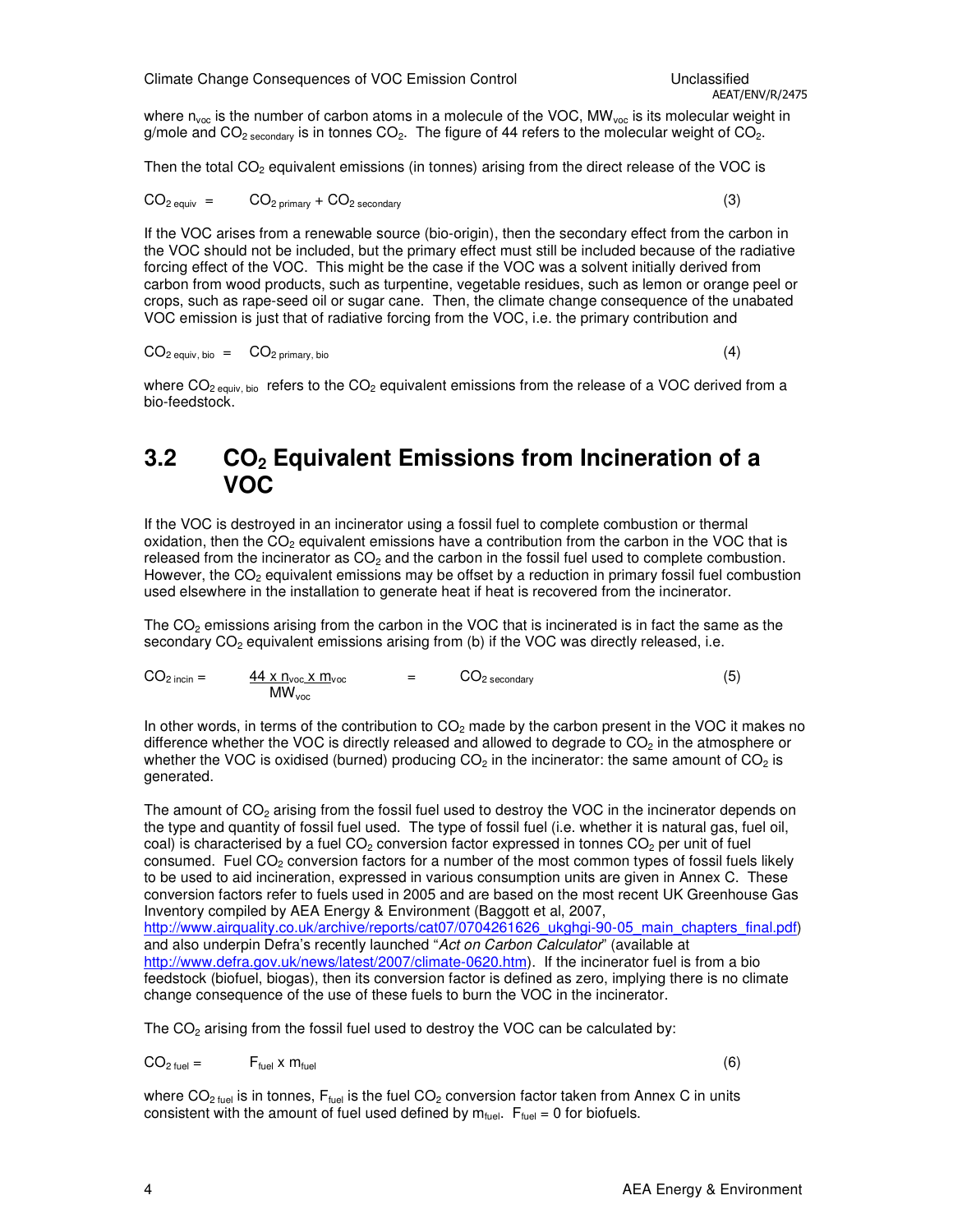The plant operator may recover heat from the incinerator in such a way that it reduces the amounts of fossil fuel (or electricty) used elsewhere in the installation, in which case there will be additional benefits to the  $CO<sub>2</sub>$  budget. It is not possible to provide a general formula that allows this  $CO<sub>2</sub>$  offset to be calculated other than through using the plant operator's estimates in the reduction in fossil fuel or electricity used on the plant as a result of heat recovery, combined with the fuel  $CO<sub>2</sub>$  conversion factors given in Annex C. If this is known, then a formula for the installation's  $CO<sub>2</sub>$  offset would be:

$$
CO_{2 \text{ offset}} = F_{\text{fuel}} \times \Delta m_{\text{fuel}}
$$
 (7)

where ∆m<sub>fuel</sub> is the reduction in fuel or electricity used in the installation by heat recovery from the incinerator and  $F_{fuel}$  is the fuel  $CO<sub>2</sub>$  conversion factor from Annex C in appropriate units.

Overall, the total  $CO<sub>2</sub>$  equivalent emissions (in tonnes) arising from the incineration of the VOC is

$$
CO_{2 \text{ equiv}} = \text{CO}_{2 \text{ incin}} + \text{CO}_{2 \text{ fuel}} - \text{CO}_{2 \text{ offset}}
$$
 (8)

This method and formulae for calculating  $CO<sub>2</sub>$  equivalent emissions from VOC incineration are of a general form assuming the operator has data for basic input streams such as amounts of VOC incinerated and fossil fuels consumed. It may be that the operator has other ways of knowing the  $CO<sub>2</sub>$ emissions from the incineration process, for example from direct measurements, as will be shown in one of the real-life worked examples in Section 3.4. However, to quantify the climate change consequences of incineration compared with what the consequences would have been had the VOCs been directly released, it remains necessary to work out the contributions of the incinerated VOC and fossil fuel to the measured  $CO<sub>2</sub>$  emission rate. This will be demonstrated in the worked example.

### **3.3 Quantifying the Climate Change Consequences of VOC Incineration Compared with Direct Release**

Sections 3.1 and 3.2 have demonstrated methods for calculating the  $CO<sub>2</sub>$  equivalent emissions from direct release of VOCs into the atmosphere and from incinerating the same amount of VOCs as an emission control measure. Summarising:

For direct release:

$$
CO2\,equiv \t CO2\,primary + CO2\,secondary
$$
\t(3)

For incineration:

$$
CO_{2\text{ equiv}} = \text{CO}_{2\text{ incin}} + \text{CO}_{2\text{ fuel}} - \text{CO}_{2\text{ offset}}
$$
 (8)

referring to the same amounts of VOC.

Since  $CO_{2\,\text{secondary}} = CO_{2\,\text{incin}}$ , then the key parameters defining the difference between the two removal approaches (direct release and incineration) are the primary  $CO<sub>2</sub>$  equivalent emissions based on the GWP of the VOC (i.e.  $CO<sub>2</sub> primary$ ) and the  $CO<sub>2</sub>$  arising from the fossil fuel used to destroy the VOC taking into account of heat recovery (i.e.  $CO_{2 \text{ fuel}}$  -  $CO_{2 \text{ offset}}$ ). In other words, in quantifying the merits of incineration vs direct release from a climate change point of view, the contribution of the carbon in the VOC itself is not required. Then, in quantifying the difference between the two approaches and to see the net climate change consequences of VOC incineration compared with direct release, the equation reduces to:

$$
\Delta CO_{2\text{ equiv}} = CO_{2\text{ fuel}} - CO_{2\text{ offset}} - CO_{2\text{ primary}}
$$
\n(9)

**If** ∆**CO2 equiv is positive, then the climate change consequences of incineration of a quantity of VOC are disbeneficial compared with direct release into the atmosphere.** 

**If** ∆**CO2 equiv is negative, then the climate change consequences of incineration of a quantity of VOC are beneficial compared with direct release into the atmosphere.**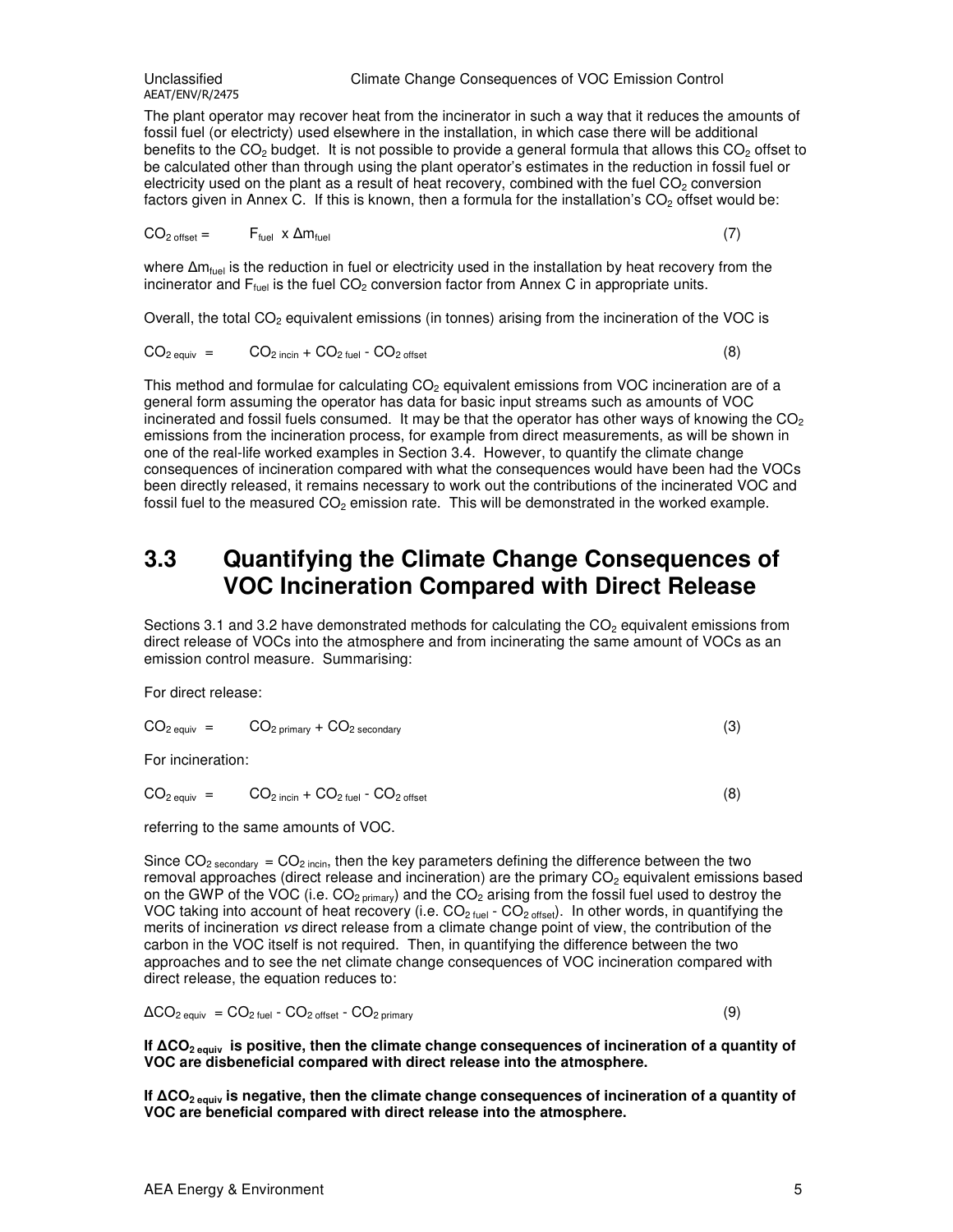Although not needed in the calculation of **the differences** in climate change consequences, the following worked examples will work through the calculation of the full  $CO<sub>2</sub>$  equivalent emissions of direct release and incineration to see how this is done with relevant input data.

### **3.4 Worked Examples**

The following six worked examples show how the  $CO<sub>2</sub>$  equivalent emissions can be calculated from a given set of input conditions in order to weigh up the climate changes consequences of direct release of the VOCs to be disposed of compared with climate changes consequences of their incineration. The worked examples are not necessarily meant to be realistic in terms of practicalities of incineration, but are meant to illustrate how  $CO<sub>2</sub>$  equivalent calculations can be done for different types of input data scenarios.

#### **3.4.1 Case A**

#### **Scenario:**

In this case, 25 tonnes of methylene dichloride (dichloromethane) are to be disposed of in an incinerator fired by 8 ktherm natural gas. Heat may be recovered from the incinerator such that 1 ktherm natural gas can be saved from other parts of the installation. None of the fuels are from renewable sources.

#### **CO 2 equivalent emissions from direct release to air**

The GWP of methylene dichloride from Annex B is 10 Therefore, from equation (1):

 $CO<sub>2</sub>$ <sub>primary</sub> = 10 x 25 = 250 tonnes  $CO<sub>2</sub>$  equivalent due to the direct GWP of methylene dichloride

The molecular weight of methylene dichloride,  $MW<sub>vac</sub>$  is 84.9 g/mole The number of carbon atoms in a molecule of methylene dichloride is 1 Therefore, from equation (2):

 $CO<sub>2</sub>$  secondary =  $44 \times 1 \times 25 = 13.0$  tonnes  $CO<sub>2</sub>$  equivalent due to the carbon in the VOC 84.9

Therefore, the total  $CO<sub>2</sub>$  equivalent emissions from direct release to air (Eqn 3) is:

 $CO_{2 \text{ equiv}} = 250 + 13.0 = 263 \text{ tonnes } CO_{2}$  equivalent

#### **CO 2 equivalent emissions from incineration**

The  $CO<sub>2</sub>$  emissions arising from the carbon in the VOC that is incinerated (Eqn 5) is:

CO2 incin = CO2 secondary = **13.0 tonnes CO2 equivalent** 

Natural gas is used to fire the incinerator with a fuel  $CO_2$  conversion factor,  $F_{\text{fuel}}$ , taken from Annex C of 6.023 tonnes  $CO<sub>2</sub>$  per ktherm gas.

The  $CO<sub>2</sub>$  emissions arising from the 8 ktherm natural gas used in the incinerator is (Eqn 6)

#### $CO_{2 \text{ fuel}} = 6.023 \times 8 = 48.2 \text{ tonnes } CO_{2} \text{ equivalent}$

The installation's CO<sub>2</sub> offset from the heat recovery is based on a 1 ktherm natural gas saved is  $\Delta m_{\text{fuel}}$ From Equation 7:

$$
CO_{2 \text{ offset}} = 6.023 \times 1 = 6.023 \text{ tonnes } CO_2 \text{ equivalent}
$$

Then the total  $CO<sub>2</sub>$  equivalent emissions from incineration is (Eqn 8):

 $CO_{2 \text{ equiv}} = 13.0 + 48.2 - 6.023 = 55.2$  **tonnes**  $CO_{2}$  **equivalent**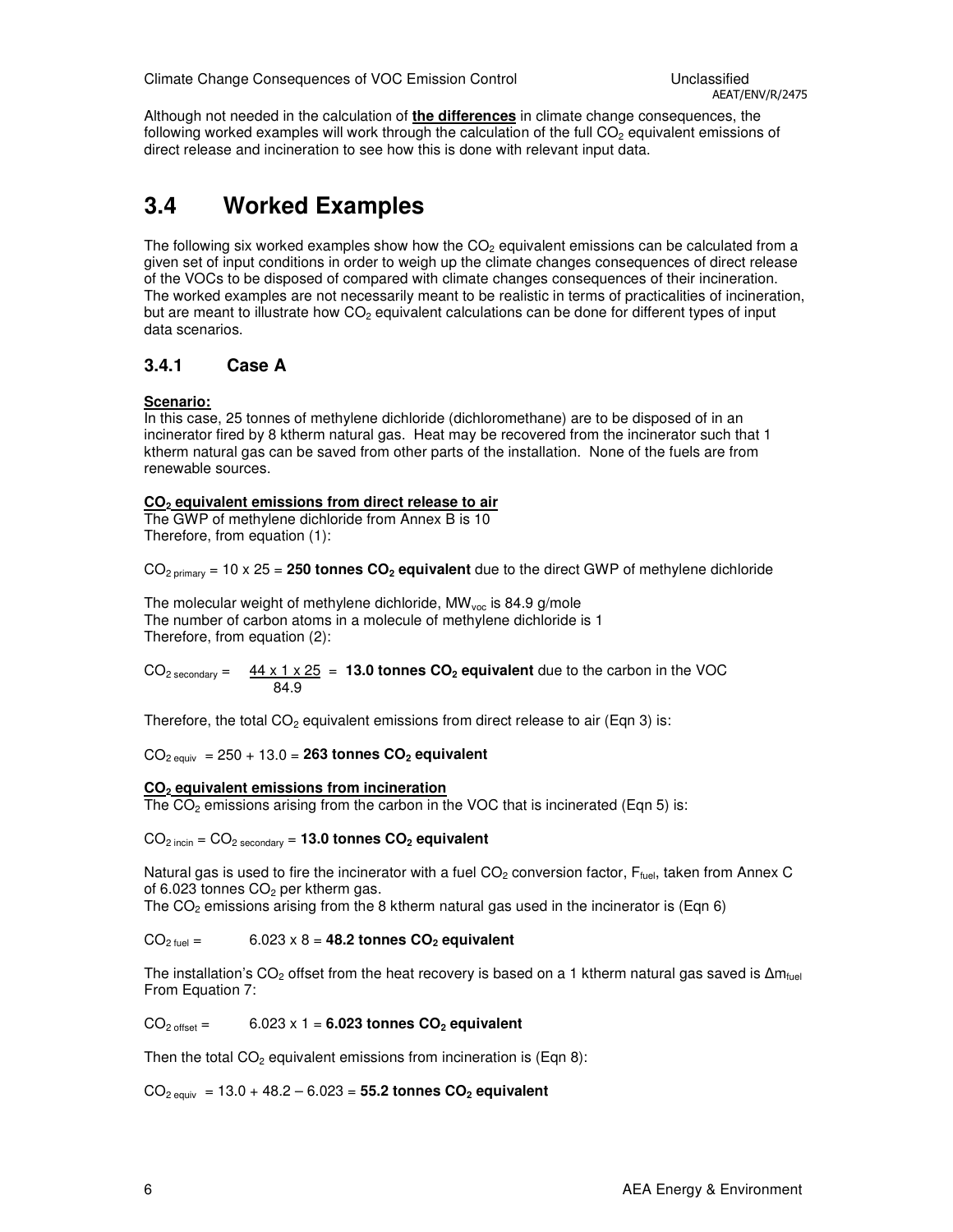**Difference in CO 2 equivalent emissions from incineration compared with direct release** The difference is: ∆CO2 equiv = 55.2 – 263 = – **208 tonnes CO2 equivalent**

The negative value indicates there are overall climate change benefits in incineration compared with direct release of the methylene dichloride for these particular conditions.

#### **3.4.2 Case B**

#### **Scenario:**

In this case, 10 tonnes of methylene dichloride (dichloromethane) are to be disposed of in an incinerator fired by 6 tonnes of gas oil which are based on a renewable source. Heat cannot be recovered from the incinerator.

#### **CO 2 equivalent emissions from direct release to air**

The GWP of methylene dichloride from Annex B is 10 Therefore, from equation (1):

CO2 primary = 10 x 10 = **100 tonnes CO2 equivalent** due to the direct GWP of methylene dichloride

The molecular weight of methylene dichloride,  $MW<sub>voc</sub>$  is 84.9 g/mole The number of carbon atoms in a molecule of methylene dichloride is 1 Therefore, from equation (2):

 $CO<sub>2</sub>$  secondary =  $44 \times 1 \times 10 = 5.2$  tonnes  $CO<sub>2</sub>$  equivalent due to the carbon in the VOC 84.9

Therefore, the total  $CO<sub>2</sub>$  equivalent emissions from direct release to air (Eqn 3) is:

#### $CO_{2 \text{ equiv}} = 100 + 5.18 = 105.2 \text{ tonnes } CO_{2} \text{ equivalent}$

#### **CO 2 equivalent emissions from incineration**

The  $CO<sub>2</sub>$  emissions arising from the carbon in the VOC that is incinerated (Eqn 5) is:

CO2 incin = CO2 secondary = **5.2 tonnes CO2 equivalent** 

Gas oil is used to fire the incinerator with a fuel  $CO<sub>2</sub>$  conversion factor, but is based on a renewable source, so  $F_{fuel} = 0$ .

The  $CO<sub>2</sub>$  emissions arising from the renewable gas oil used in the incinerator is (Eqn 6)

#### CO2 fuel = **0 tonnes CO2 equivalent**

No heat is recovered and hence:

#### CO2 offset = **0 tonnes CO2 equivalent**

Then the total  $CO<sub>2</sub>$  equivalent emissions from incineration is (Eqn 8):

 $CO_{2 \text{ equiv}} = 5.2 + 0 - 0 = 5.2 \text{ tonnes } CO_{2}$  equivalent

#### **Difference in CO 2 equivalent emissions from incineration compared with direct release** The difference is:

∆CO2 equiv = 5.2 – 105.2 = – **100 tonnes CO2 equivalent**

In other words, in this case, because the incineration fuel is from a renewable source, the difference is based soley on the direct GWP of the methylene dichloride. The negative value indicates there are overall climate change benefits in incineration compared with direct release of the methylene dichloride for these particular conditions.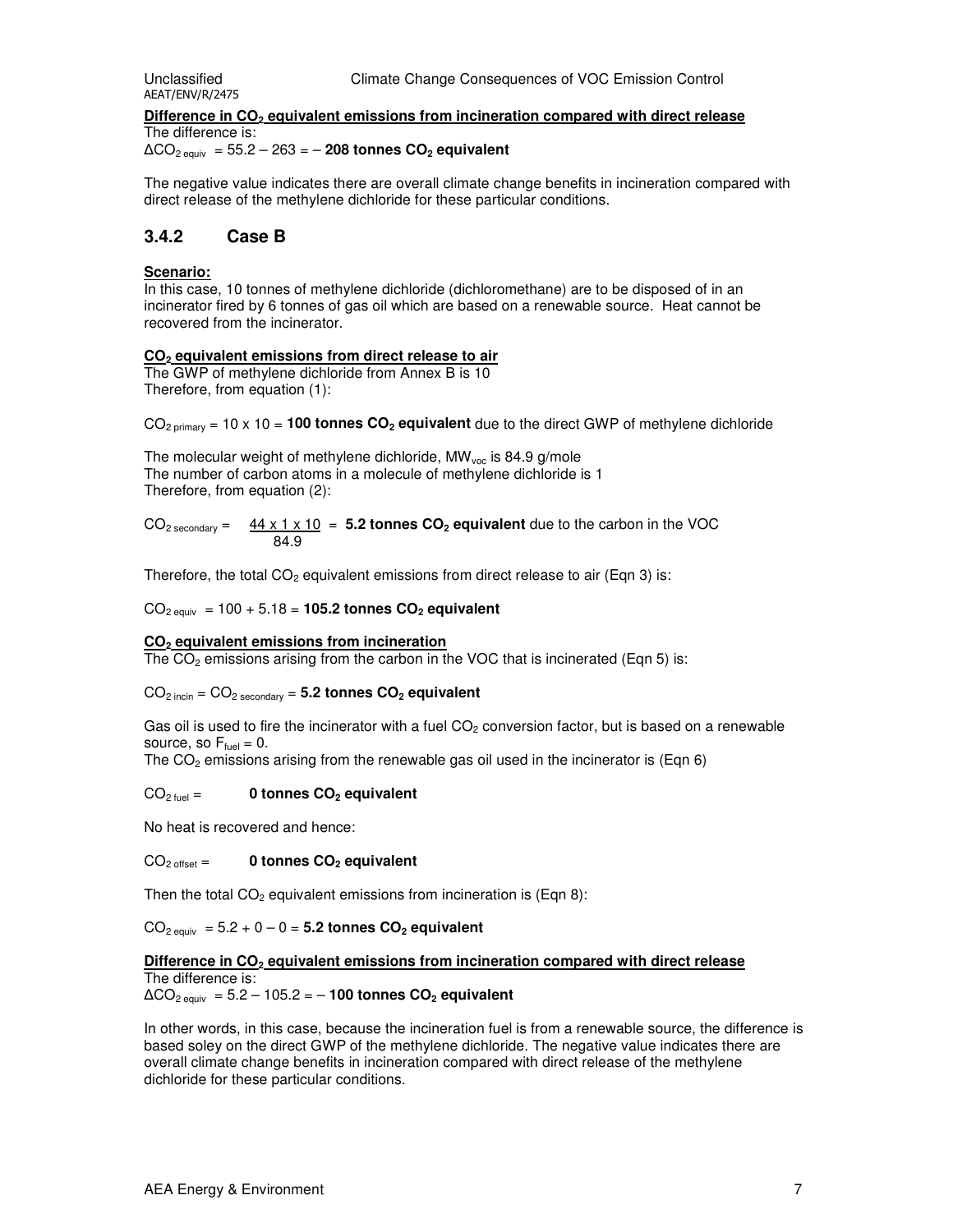#### **3.4.3 Case C**

#### **Scenario:**

In this case, 10 tonnes of HFC-152a are to be disposed of in an incinerator fired by 170 MWh fuel oil. Heat may be recovered from the incinerator such that 0.7 ktherm natural gas can be saved from other parts of the installation. None of the fuels are from renewable sources.

#### **CO 2 equivalent emissions from direct release to air**

The GWP of HFC-152a from Annex B is 122 Therefore, from equation (1):

CO2 primary = 122 x 10 = **1220 tonnes CO2 equivalent** due to the direct GWP of HFC-152a.

The molecular weight of HFC-152a ( $CH_3CHF_2$ ), MW<sub>voc</sub> is 66 g/mole The number of carbon atoms in a molecule of HFC-152a is 2 Therefore, from equation (2):

 $CO_{2\text{ secondary}} = 44 \times 2 \times 10 = 13.3 \text{ tonnes } CO_{2}\text{ equivalent due to the carbon in the VOC}$ **66 66** 

Therefore, the total  $CO<sub>2</sub>$  equivalent emissions from direct release to air (Eqn 3) is:

CO2 equiv = 1220 + 13.3 = **1233 tonnes CO2 equivalent** 

#### **CO 2 equivalent emissions from incineration**

The  $CO<sub>2</sub>$  emissions arising from the carbon in the VOC that is incinerated (Eqn 5) is:

CO2 incin = CO2 secondary = **13.3 tonnes CO2 equivalent** 

Fuel oil is used to fire the incinerator with a fuel  $CO<sub>2</sub>$  conversion factor,  $F<sub>fuel</sub>$ , taken from Annex C of 0.281 tonnes  $CO<sub>2</sub>$  per MWh fuel oil.

The  $CO<sub>2</sub>$  emissions arising from the 170 MWh fuel oil used in the incinerator is (Eqn 6)

#### $CO_{2 \text{ fuel}} = 0.281 \times 170 = 47.8 \text{ tonnes } CO_{2} \text{ equivalent}$

The installation's  $CO<sub>2</sub>$  offset from the heat recovery is based on a 0.7 ktherm natural gas saved is ∆mfuel From Equation 7:

 $CO<sub>2</sub>$ <sub>offset</sub> = 6.023 x 0.7 = **4.2 tonnes**  $CO<sub>2</sub>$  **equivalent** 

Then the total  $CO<sub>2</sub>$  equivalent emissions from incineration is (Eqn 8):

 $CO_{2 \text{ equity}} = 13.3 + 47.8 - 4.2 = 56.9 \text{ tonnes } CO_{2} \text{ equivalent}$ 

**Difference in CO 2 equivalent emissions from incineration compared with direct release** The difference is: ∆CO2 equiv = 56.9 – 1233 = – **1176 tonnes CO2 equivalent**

The negative value indicates there are overall climate change benefits in incineration compared with direct release of the HFC-152a for these particular conditions.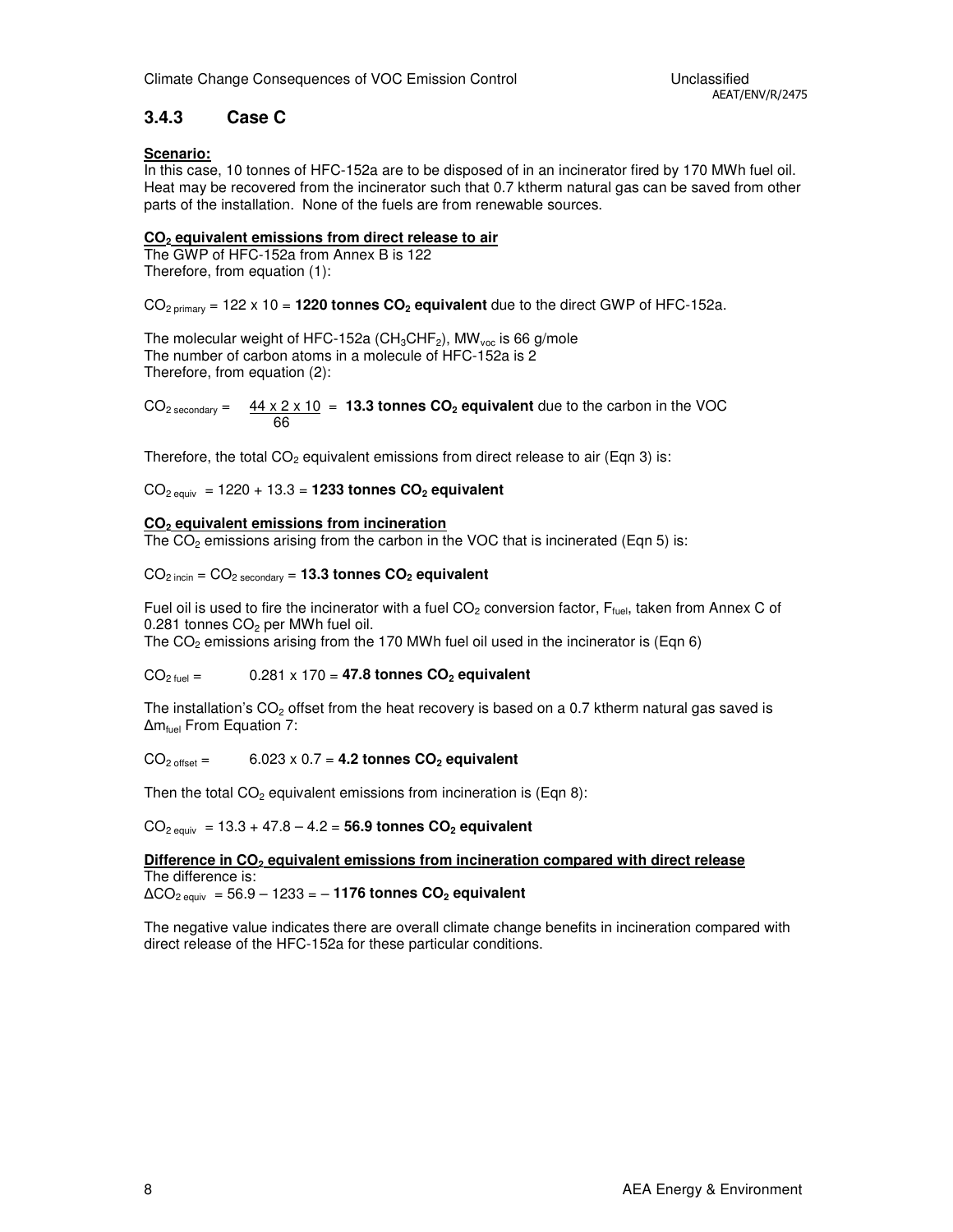#### **3.4.4 Case D**

#### **Scenario:**

In this case, 20 tonnes of a hydrocarbon solvent with a molecular formula  $C_7H_{16}$  are to be disposed of in an incinerator. The incinerator is self-sustaining and no additional fuel is required. Heat cannot be recovered from the incinerator. The solvent is not from renewable sources.

#### **CO 2 equivalent emissions from direct release to air**

The GWP of the solvent is not given in Annex B, but a value of 10 is assumed due to the indirect effect of the VOC.

Therefore, from equation (1):

CO2 primary = 10 x 20 = **200 tonnes CO2 equivalent** due to the indirect GWP of the hydrocarbon.

The molecular weight of the solvent  $(C_7H_{16})$ , MW<sub>voc</sub> is 100 g/mole The number of carbon atoms in a molecule of  $C_7H_{16}$  is 7 Therefore, from equation (2):

 $CO_{2\text{ secondary}} = 44 \times 7 \times 20 = 61.6 \text{ tonnes } CO_{2} \text{ equivalent due to the carbon in the VOC}$ **100** 

Therefore, the total  $CO<sub>2</sub>$  equivalent emissions from direct release to air (Eqn 3) is:

CO2 equiv = 200 + 61.6 = **261.6 tonnes CO2 equivalent** 

#### **CO 2 equivalent emissions from incineration**

The  $CO<sub>2</sub>$  emissions arising from the carbon in the VOC that is incinerated (Eqn 5) is:

CO2 incin = CO2 secondary = **61.6 tonnes CO2 equivalent** 

No additional fuel is used to fire the incinerator. Hence

CO2 fuel = **0 tonnes CO2 equivalent** 

No heat is recovered and hence:

CO2 offset = **0 tonnes CO2 equivalent** 

Then the total  $CO<sub>2</sub>$  equivalent emissions from incineration is (Eqn 8):

 $CO_{2 \text{ equiv}} = 61.6 + 0 - 0 = 61.6$  **tonnes**  $CO_{2}$  **equivalent** 

#### **Difference in CO 2 equivalent emissions from incineration compared with direct release** The difference is: ∆CO2 equiv = 61.6 – 261.6 = – **200 tonnes CO2 equivalent**

In other words, in this case, because no additional incineration fuel is used, the difference is based solely on the indirect GWP of the hydrocarbon. The negative value indicates there are overall climate change benefits in incineration compared with direct release of the hydrocarbon by effectively removing the consequence of the indirect GWP for these particular conditions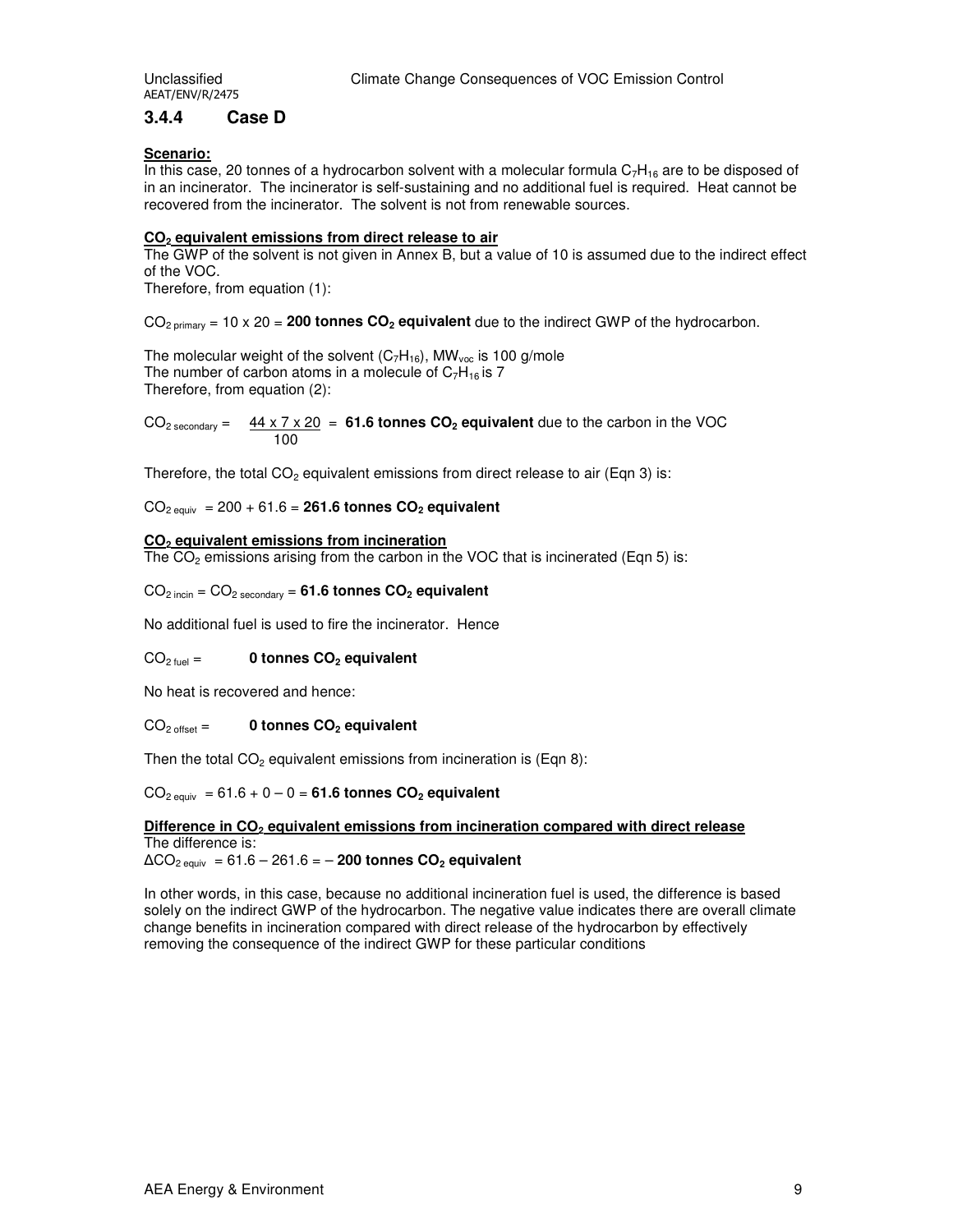### **3.4.5 Case E**

#### **Scenario:**

In this case, 150 tonnes of a hydrocarbon solvent manufactured from a renewable source with a molecular formula  $C_6H_{12}$  are to be disposed of in an incinerator fired by 1100 tonnes of gas oil. Heat may be recovered from the incinerator such that 500 tonnes gas oil can be saved from other parts of the installation. The fuel is not from a renewable source.

#### **CO 2 equivalent emissions from direct release to air**

The GWP of the solvent is not given in Annex B, but a value of 10 is assumed due to the indirect effect of the VOC.

Therefore, from equation (1):

CO2 primary = 10 x 150 = **1,500 tonnes CO2 equivalent** due to the indirect GWP of the hydrocarbon.

The solvent is from a renewable source, so the carbon it is made up from does not contribute to climate change and hence:

 $CO<sub>2</sub>$  secondary = 0, and the total  $CO<sub>2</sub>$  equivalent emissions from direct release to air (Eqn 4) is

 $CO_{2 \text{ equity}} = CO_{2 \text{ primary}} = 1,500 \text{ tonnes } CO_{2}$  equivalent

#### **CO 2 equivalent emissions from incineration**

The  $CO<sub>2</sub>$  equivalent emissions arising from the carbon in the VOC that is incinerated (Eqn 5) is:

CO2 incin = CO2 secondary = **0 tonnes CO2 equivalent** 

because the VOC is from a renewable source.

Gas oil is used to fire the incinerator with a fuel  $CO<sub>2</sub>$  conversion factor,  $F<sub>fuel</sub>$ , taken from Annex C of  $3.19$  tonnes  $CO<sub>2</sub>$  per tonne gas oil.

The  $CO<sub>2</sub>$  emissions arising from the 1100 tonnes of gas oil used in the incinerator is (Eqn 6)

$$
CO_{2 \text{ fuel}} = 3.19 \times 1100 = 3,509 \text{ tonnes } CO_2 \text{ equivalent}
$$

The installation's CO<sub>2</sub> offset from the heat recovery is based on a 500 tonnes gas oil saved is  $\Delta m_{\text{fuel}}$ From Equation 7:

 $CO<sub>2</sub>$ <sub>offset</sub> =  $3.19 \times 500 = 1,595$  **tonnes**  $CO<sub>2</sub>$  equivalent

Then the total  $CO<sub>2</sub>$  equivalent emissions from incineration is (Eqn 8):

 $CO_{2 \text{ equiv}} = 0 + 3,509 - 1,595 = 1,914 \text{ tonnes } CO_{2} \text{ equivalent}$ 

**Difference in CO 2 equivalent emissions from incineration compared with direct release** The difference is: ∆CO2 equiv = 1,914 – 1,500 = **414 tonnes CO2 equivalent**

In this case, because the solvent has a low indirect GWP and was being incinerated with a large amount of fossil fuel, the difference has a positive value indicating overall climate change disbenefits in incineration under these conditions compared with direct release of the solvent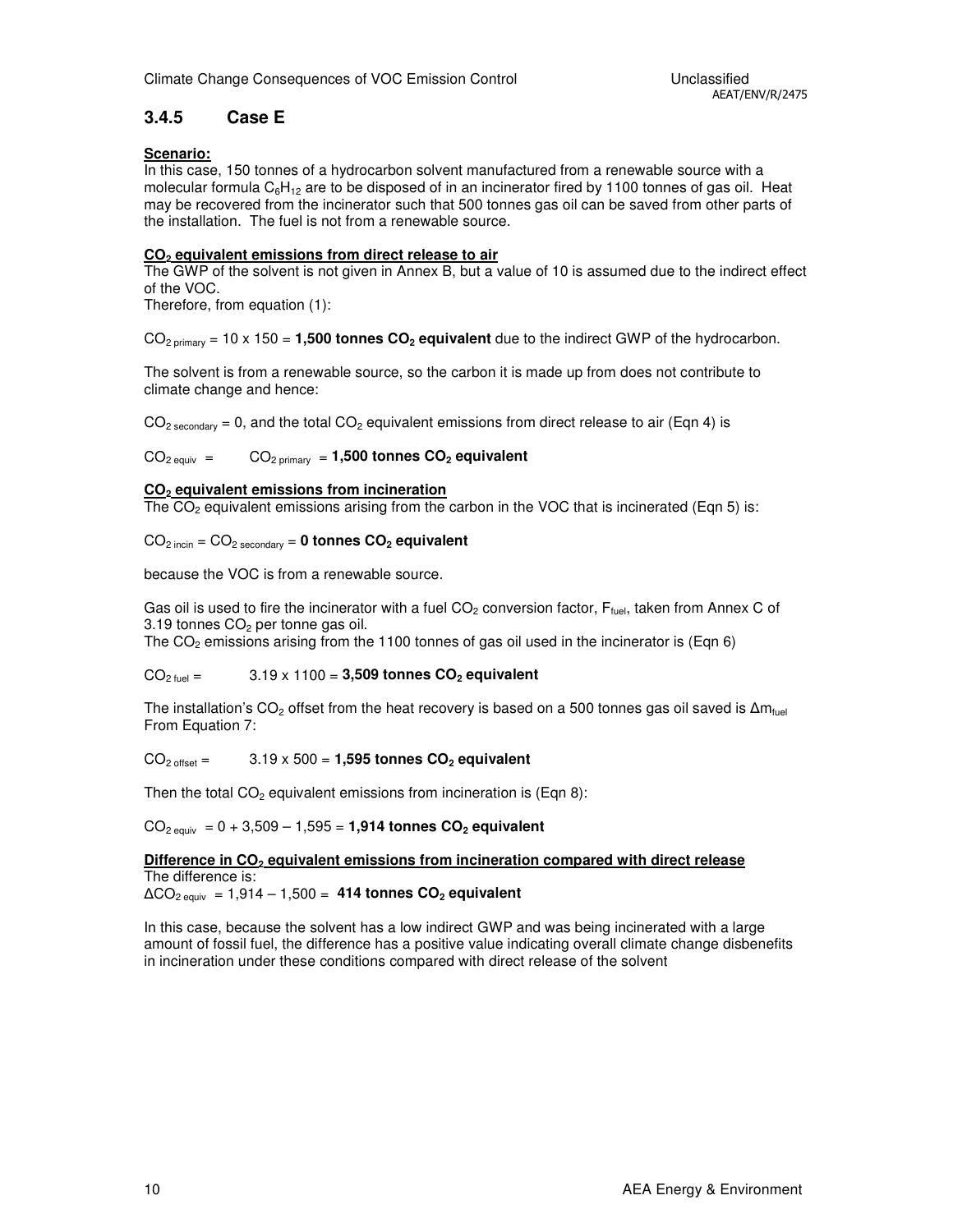#### **3.4.6 Case F**

#### **Scenario:**

This case involves the destruction of methylene dichloride (dichloromethane) in an incinerator, but the calculations are based on different sets of information provided by the plant operator. Instead of knowing the amounts of methylene dichloride to be disposed of and the amounts of fuel used, the operator provides information that states that 60 tonnes  $CO<sub>2</sub>$  and 22 tonnes of HCl are released per year. Heat cannot be recovered from the incinerator. We need to work back from this information the amount of methylene dichloride disposed of in order to know the  $CO<sub>2</sub>$  equivalent emissions that would arise from the release of the methylene dichloride to air.

It can be assumed that all the chlorine atoms in the methylene dichloride are released as HCl in the incineration process. The molecular formula of methylene dichloride is  $CH<sub>2</sub>Cl<sub>2</sub>$  so one mole of methylene dichloride produces 2 moles of HCl.

The molecular weight of HCl is 36.5 g/mole.

Thus the number of moles HCI released from the incinerator =  $22 \times 10^6$  = 6.0 x 10<sup>5</sup> moles  $36.5$ 

This amount of HCI must have arisen from  $\frac{1}{2}$  x (6.0 x 10<sup>5</sup>) = 3.0 x 10<sup>5</sup> moles moles of methylene dichloride.

The molecular weight of methylene dichloride,  $MW_{\text{voc}}$  is 84.9 g/mole, so this equates to  $84.9 \times 3.0 \times 10^5 = 2.5 \times 10^7$  g of methylene dichloride, or **25 tonnes.** 

Then the normal calculations can commence to estimate the  $CO<sub>2</sub>$  equivalent emissions from direct release to air.

#### **CO 2 equivalent emissions from direct release to air**

The GWP of methylene dichloride from Annex B is 10 Therefore, from equation (1):

CO2 primary = 10 x 25 = **250 tonnes CO2 equivalent** due to the direct GWP of methylene dichloride

The molecular weight of methylene dichloride,  $MW<sub>voc</sub>$  is 84.9 g/mole The number of carbon atoms in a molecule of methylene dichloride is 1 Therefore, from equation (2):

$$
CO_{2\text{ secondary}} = \frac{44 \times 1 \times 25}{84.9} = 13.0 \text{ tonnes CO}_2 \text{ equivalent due to the carbon in the VOC}
$$

Therefore, the total  $CO<sub>2</sub>$  equivalent emissions from direct release to air (Eqn 3) is:

 $CO_{2 \text{ equiv}} = 250 + 13.0 = 263 \text{ tonnes } CO_{2} \text{ equivalent}$ 

#### **CO 2 equivalent emissions from incineration**

This quantity does not have to be calculated because the operators have already stated the total  $CO<sub>2</sub>$ emissions from the incinerator, including contributions from both the methylene dichloride itself and the additional fuel is **60 tonnes CO2**.

In other words,

 $CO_{2 \text{ incl}} + CO_{2 \text{ fuel}} =$  **60 tonnes**  $CO_{2}$  **equivalent** 

Since heat is not recovered from the incinerator,

#### CO2 offset = **0 tonnes CO2 equivalent**

Then the total  $CO<sub>2</sub>$  equivalent emissions from incineration is (Eqn 8):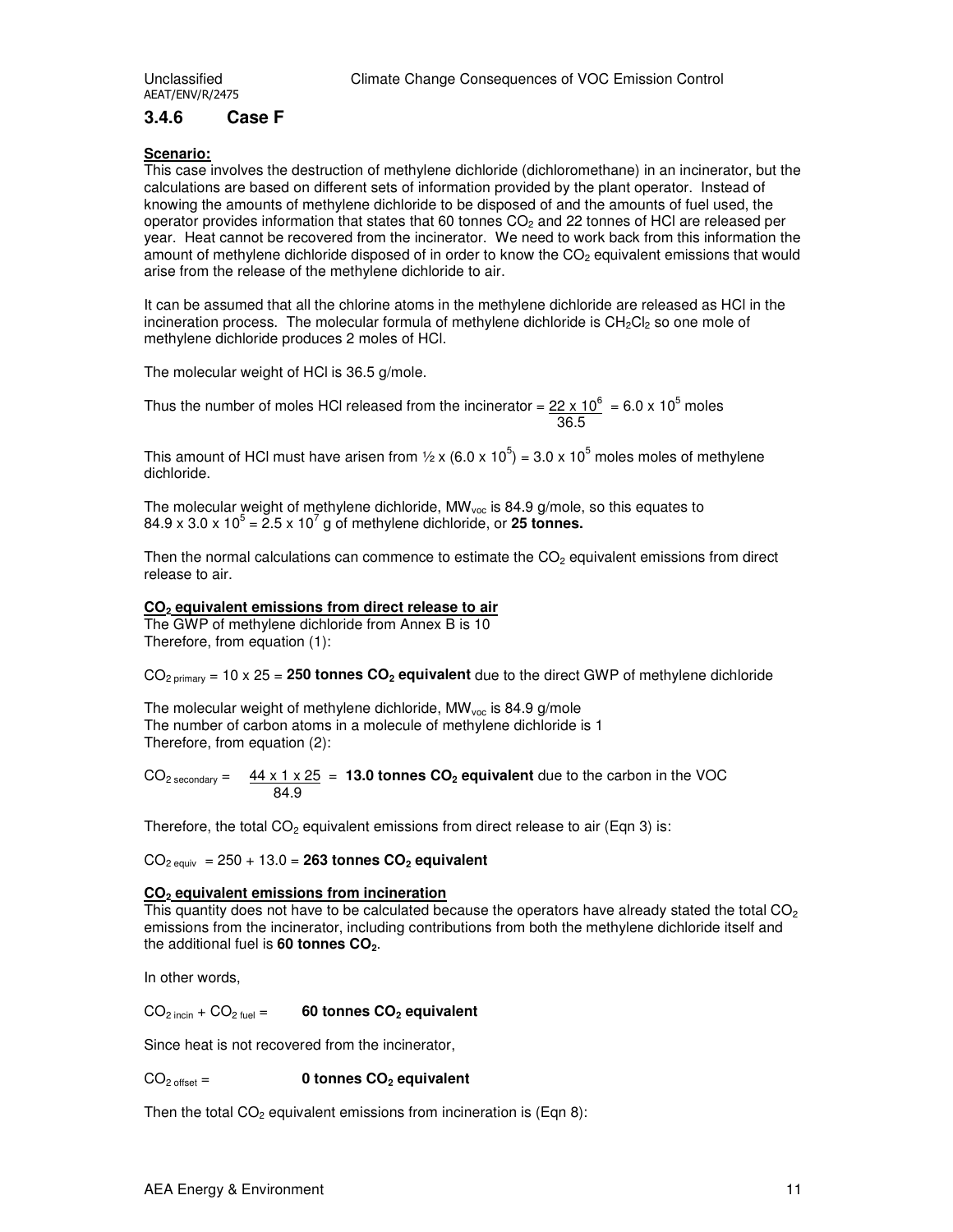#### $CO_{2 \text{ equity}} = 60 - 0 = 60 \text{ tonnes } CO_{2}$  equivalent

#### **Difference in CO 2 equivalent emissions from incineration compared with direct release** The difference is:

#### ∆CO2 equiv = 60 – 263 = – **203 tonnes CO2 equivalent**

The negative value indicates there are overall climate change benefits in incineration compared with direct release of the methylene dichloride for these particular conditions.

These worked examples cover a number of different scenarios and almost all of them have show an overall climate change benefit in incineration compared with direct release of the VOC. In fact, only when the VOC has a low direct or indirect GWP and is burned with a large excess of fossil fuel in the incinerator with little heat recovery is it likely to be less favourable to incinerate rather than directly release the VOC to air from a climate change point of view.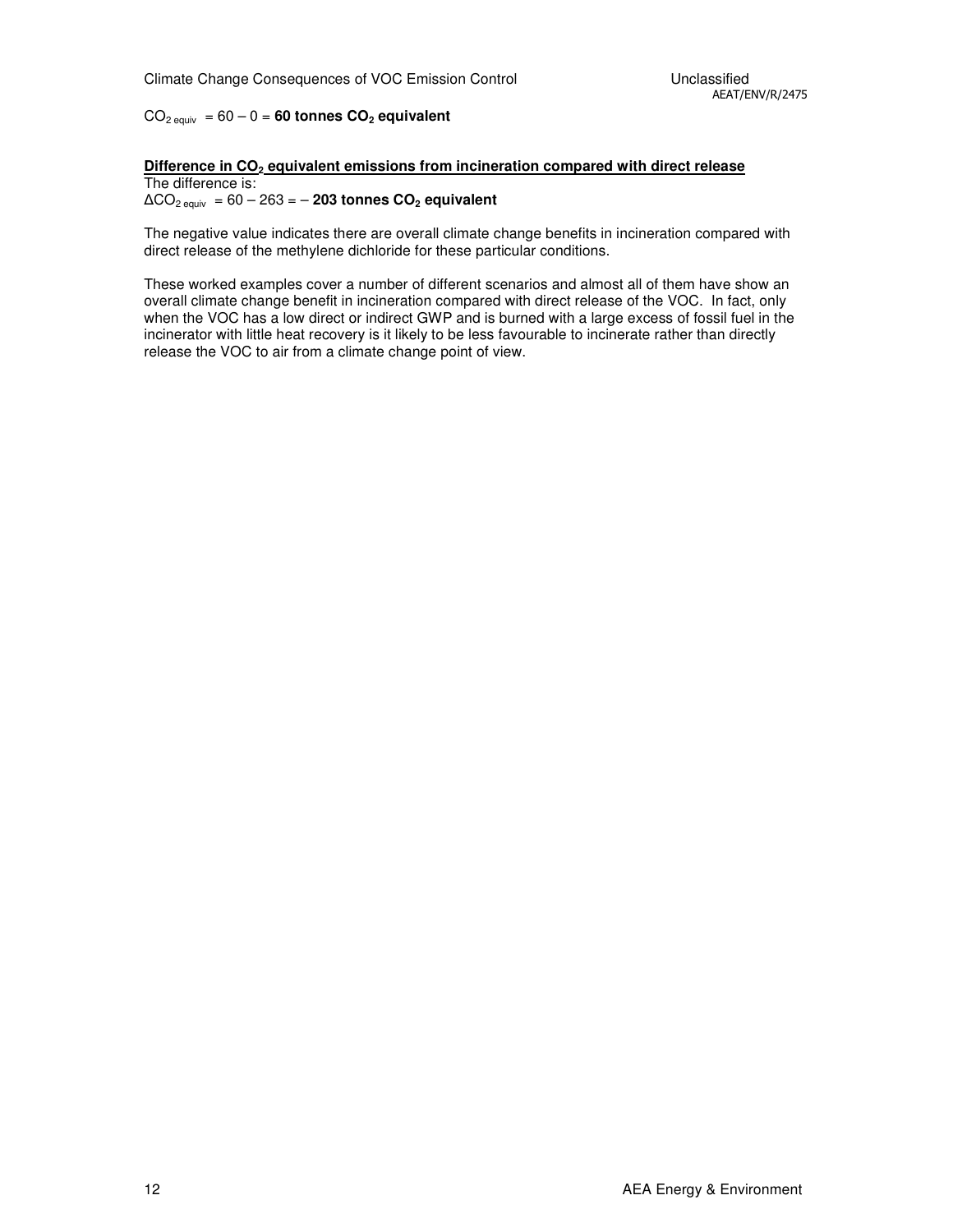# **4 Summary and Conclusions**

This report has discussed the climate change consequences of emitting VOCs into the atmosphere and how to quantify the carbon dioxide equivalent emissions through the use of the Global Warming Potential concept. It has discussed the direct global warming effect of halocarbons due to their long atmospheric lifetime and infra-red absorption properties and the indirect global warming effect of hydrocarbons due to their atmospheric degradation and perturbation on the distribution of other greenhouse gases such as methane and ozone.

The report has discussed the consequences of VOC emission control through incineration and the climate change contribution made by the combustion of supplementary incineration fuel.

This report has provided a simple approach with worked examples for assessing the climate change consequences of VOC emission control by incineration, based on calculating the  $CO<sub>2</sub>$  equivalent emissions from direct release of a VOC due to its direct or indirect GWP versus the CO<sub>2</sub> equivalent emissions arising from the carbon in the fossil fuel used to complete combustion. In terms of the contribution to  $CO<sub>2</sub>$  made by the carbon present in the VOC it makes no difference whether the VOC is directly released and allowed to degrade to  $CO<sub>2</sub>$  in the atmosphere or whether the VOC is oxidised (burned) producing  $CO<sub>2</sub>$  in the incinerator: the same amount of  $CO<sub>2</sub>$  is generated.

If fuel from a fossil fuel feedstock is required to incinerate the VOC, the question becomes whether the amount of supplementary fuel produces more  $CO<sub>2</sub>$  than the  $CO<sub>2</sub>$  mass equivalence of the nonincinerated VOC. If it does, then incineration would not be favoured unless the supplementary fuel could be taken from a renewable source (e.g. if it was from a biofuel feedstock) or if heat is recovered from the incinerator in a way that reduces the amount of fossil fuel used elsewhere in the installation. The argument depends on the Global Warming Potential of the VOC and the amount to be incinerated versus the amount and type of supplementary fossil fuel required, taking into account any heat recovery that can be used to reduce the amount of fossil fuel used elsewhere in the installation. Only when the VOC has a low direct or indirect GWP and is burned with a large excess of fossil fuel in the incinerator with little heat recovery is it likely to be less favourable to incinerate rather than directly release the VOC to air from a climate change point of view.

The report has highlighted that chlorinated HCFCs have an indirect, negative global warming effect as a consequence of the depletion of stratospheric ozone. The uncertainties in the indirect radiative forcing effects caused by ozone depletion are high and cannot be represented as a global average as well as the direct radiative forcing effect. For this reason, these effects were not considered in the report's methodology. This is consistent with UNFCCC guidelines for reporting GWP-weighted emissions of halocarbons that are based on direct GWPs.

Overall, one can say that the direct global warming effect from the release of a VOC into air caused by its infra-red absorption properties and its atmospheric lifetime is known with high certainty. The same can be said about the secondary contribution caused by atmospheric degradation of the VOC or by its incineration aided by the combustion of a fossil fuel. This assumes that the quantity of the VOC and fossil fuel are known accurately. The indirect global warming effect of hydrocarbons such as propane, butane, propylene etc. released into the atmosphere as a result of their atmospheric degradation causing an impact on the global distribution of other trace greenhouse gases such as methane and ozone are known less accurately and rely on the uncertainties of various key parameters in global climate models. Less certain still are the indirect negative global warming effects of chlorinated HCFCs released into the atmosphere which reduces levels of ozone in the stratosphere. These effects cannot be so readily quantified on a global scale, as mentioned above. These two indirect global warming effects (one having a positive warming effect, the other a negative cooling effect) are removed by incinerating a VOC, implying that the climate change consequences of removing VOCs by incineration can be quantified more accurately than the climate change consequences of their direct release into the atmosphere.

The discussions and proposed methodologies have assumed that combustion in the incinerator is complete so no unburnt VOCs from the compound being incinerated or from the additional fuel are released into the atmosphere. The report also does not consider health or other environmental impacts arising from any by-products of incineration. One of the products from incineration of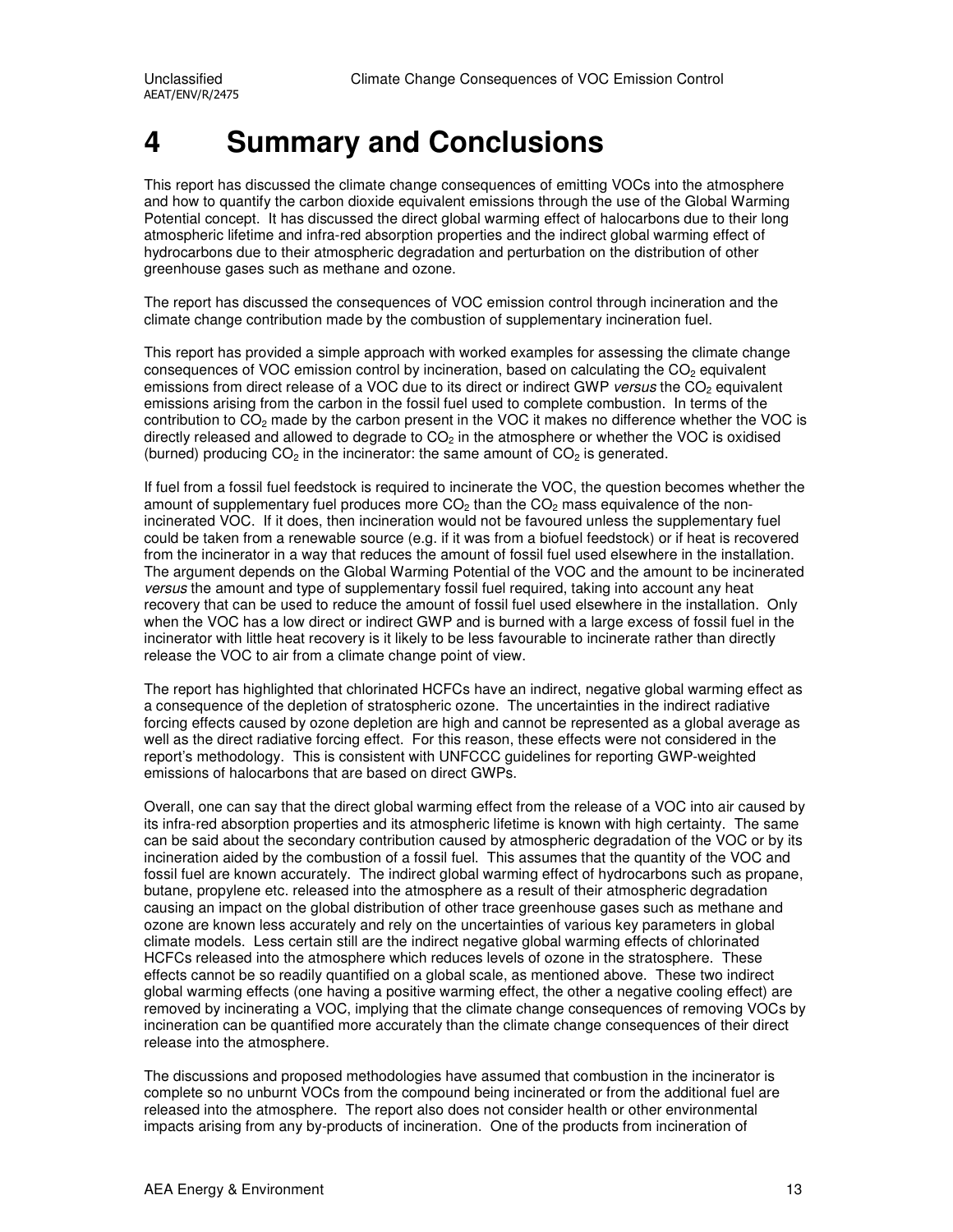Climate Change Consequences of VOC Emission Control Unclassified

halocarbons will be the halo-acids such as HCl. The report has also not considered other, non-climate change environmental impacts of unabated VOC emissions and use of less efficient VOC control measures. One of the consequences of these will be the potential to form ground-level ozone and human health and wider environmental (damage to crops and materials) associated with this.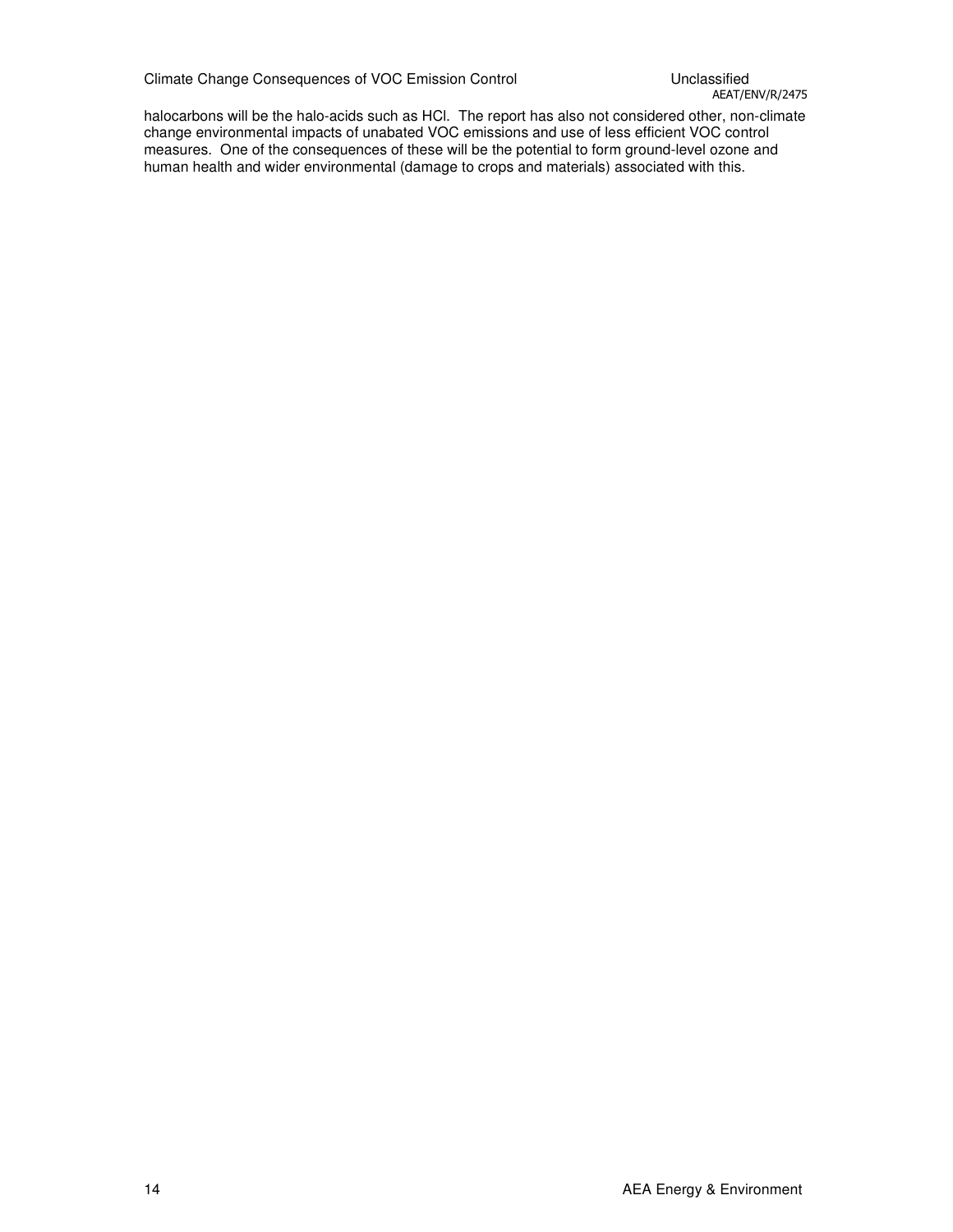# **5 References**

Baggott SL, Cardenas L, Garnett E, Jackson J, Mobbs DC, Murrells T, Passant N, Thomson A, Watterson JD, UK Greenhouse Gas Inventory, 1990 to 2005. Annual Report for submission under the Framework Convention on Climate Change (April 2007), Report for Defra, Welsh Assembly Government, the Scottish Executive and the Department of the Environment for Northern Ireland, AEAT/ENV/R/2429, ISBN ISBN 0-9554823-1-3.

Collins**,** W. J., R. G. Derwent, C. E. Johnson, and D. S. Stevenson (2002): The oxidation of organic compounds in the troposphere and their global warming potentials. Climatic Change, **52**(4), 453–479.

IPCC (2005). Safeguarding the ozone layer and the global climate system. Intergovernmental Panel on Climate Change, Cambridge University Press, Cambridge.

OJ (1999). Commission of the European Communities, 1999. Council directive 1999/13/EC of 11 March 1999 on the limitation of emissions of volatile organic compounds due to the use of organic solvents in certain activities and installations. Official Journal of the European Communities, L85/1 -L85/22, 29.3.1999, Brussels, Belgium.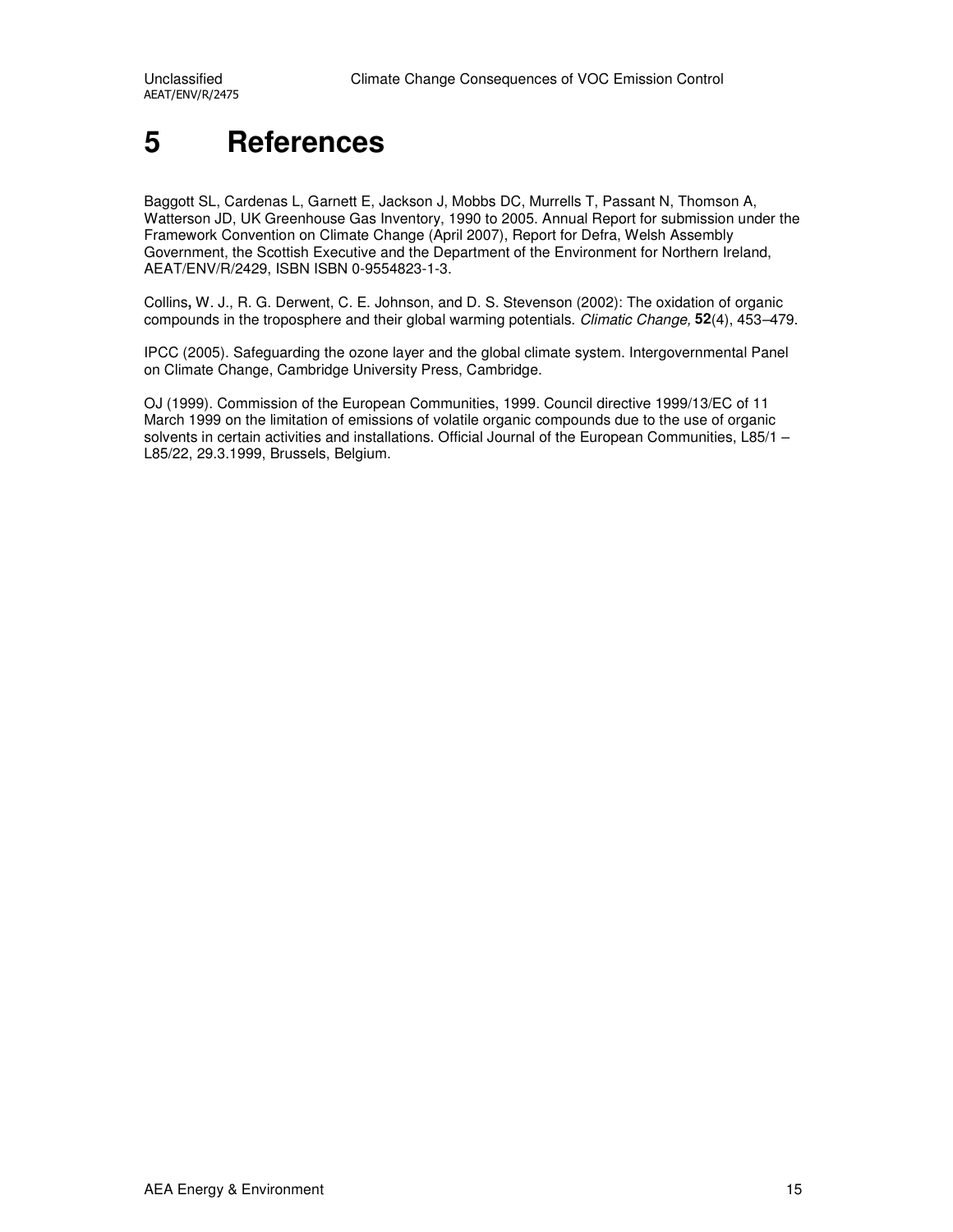### **Annex A Summary of the Solvent Emissions Directive 1999/13/EC**

The Solvent Emissions Directive (SED) is the term for the Council Directive 1999/13/EC on the limitation of emissions of volatile organic compouinds due to the use of organic solvents in certain activities and installations. The pupose of the Directive is to prevent or reduce the direct and indirect effects of emissions of VOCs into the environment and the potential risks to public health by providing measures and procedures to be implemeted for certain activities operating above defined solvent consumption thresholds.

Annex I of the Directive lists the solvent using activities covered. These include:

- Adhesive coating
- Coating activities applied to
	- o vehicle bodies,
	- o trailers,
	- o metallic and plastic surfaces including those on aircraft, ships, trains etc.
	- o wooden surfaces
	- o textile, fabric, film and paper surfaces
	- o leather
- Steel, copper and aluminium coil coatings
- Dry cleaning
- Footware manufacture
- Manufacture of coating preparations, varnishes, inks and adhesives
- Manufacture of pharmaceutical products
- Printing and reproduction activities
- Rubber conversions
- Surface cleaning processes
- Vegetable oil and animal fat extraction and refining processes
- Vehicle refinishing
- Winding wire coating
- Wood impregnation
- Wood and plastic lamination

The Directive provides limits on emissions from these installations when solvent consumption is above a certain threshold expressed in tonnes per year. The solvent consumption thresholds and VOC emission limit values are set for different types of activities and existing installations must comply with these limits by  $31<sup>st</sup>$  October 2007.

The emission limits may be set on the the final discharged waste gases into air from a stack or abatement equipment, as fugitive emissions (expressed as a percentage of solvent input) and/or both. Fugitive emissions refer to any emissions not in the waste gases and include uncaptured emissions released to the outside environment via windows, doors, vents and similar openings.

The solvent consumption thresholds, VOC emission limit values and details of the activities covered under the SED are given in Annex IIA of the Official Journal of the European Communities document L85/1-L85/22 (OJ, 1999). For the vehicle coating sector, emission limits are expressed in relation to the surface area of product and amount of solvent emitted per vehicle body. Consumption thresholds for this sector are also expressed in relation to annual production of the coating items.

Activities which cannot be operated under contained conditions may be exempt from the controls of Annex IIA providing an alternative reduction scheme is used. The purpose of the reduction scheme is to allow the operator to achieve by other means emission reductions equivalent to those achieved if the emission limit values were to be applied. In this case, the operator must forward an emission reduction plan which includes decreases in average solvent content and/or increased efficiency to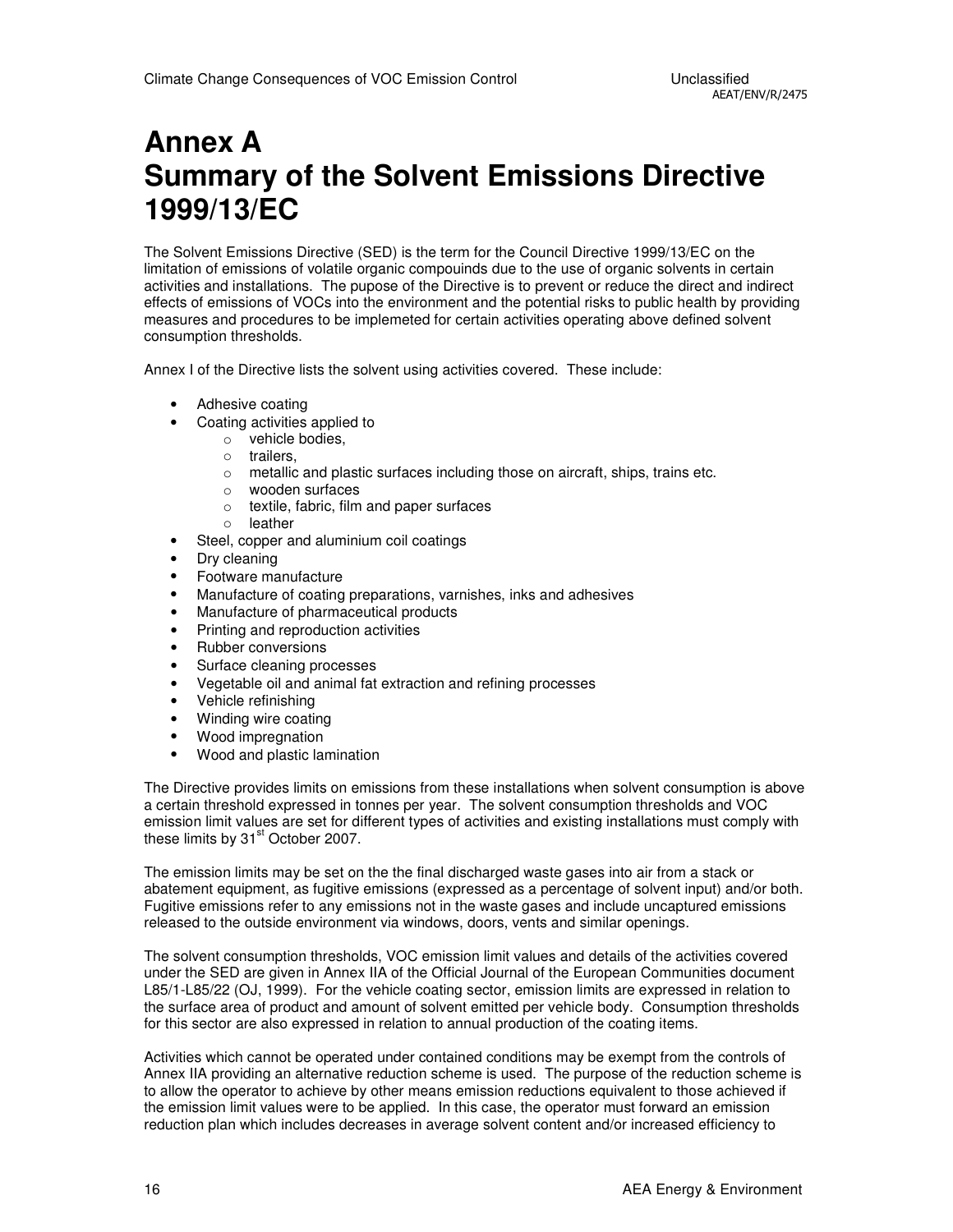AEAT/ENV/R/2475

achieve a reduction in total emissions from the installation to a given percentage of a defined annual reference emission rate, termed the target emission. Details of this are given in Annex IIB of the SED document (OJ, 1999).

The Directive provides guidance on carrying out a solvent management plan (Annex III) based on the quantities of solvent used and their outputs following a mass balance approach.

The SED has provision for Member States to define and implement national plans to achieve emission reductions across certain activities. The Plan must result in a reduction of annual emissions from existing installations covered by the SED by at least the same amount and within the same time frame as would have been achieved by applying the emission limits to individual plant set out in Annex IIA. A national plan may exempt certain existing installations from emission limit values providing the overall reductions of annual emissions are achieved.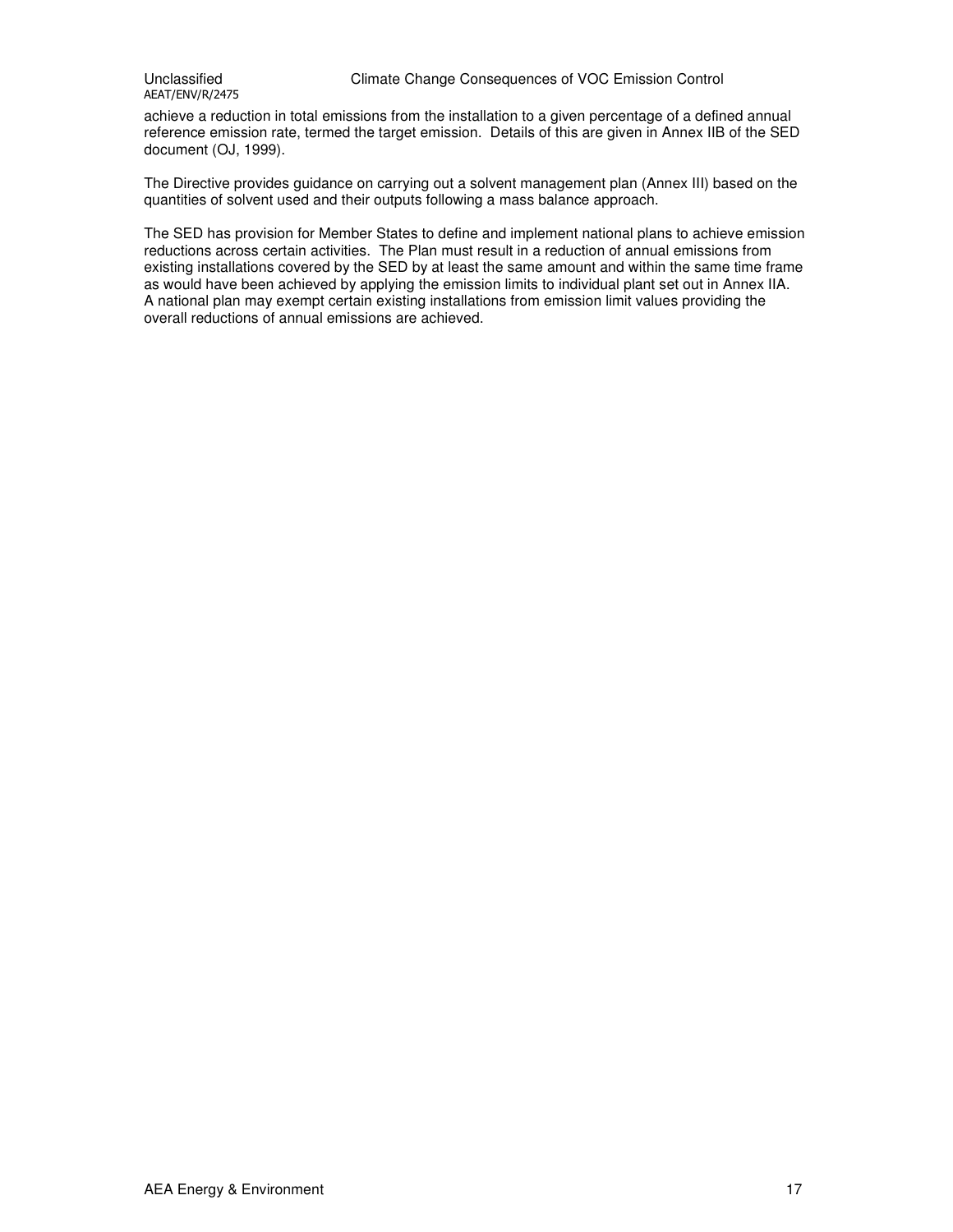### **Annex B Global Warming Potentials (GWPs) of some common VOCs.**

| <b>VOC Common name</b>                | <b>Chemical formula</b>                | <b>Other name</b>                              | <b>GWP, 100</b>      |
|---------------------------------------|----------------------------------------|------------------------------------------------|----------------------|
|                                       |                                        |                                                | year time<br>horizon |
| dimethylether                         | $CH_3OCH_3$                            |                                                | $\overline{1}^a$     |
| methylene dichloride                  | CH <sub>2</sub> Cl <sub>2</sub>        | Dichloromethane                                | 10 <sup>a</sup>      |
| methyl chloride<br>CH <sub>3</sub> Cl |                                        | Chloromethane                                  | 16 <sup>a</sup>      |
| methyl bromide                        | CH <sub>3</sub> Br                     | Bromomethane                                   | $5^a$                |
| methylchloroform                      | CH <sub>3</sub> CCI <sub>3</sub>       | 1,1,1-Trichloroethane                          | $144^a$              |
| HCFC-22                               | CHCIF <sub>2</sub>                     | Chlorodifluoromethane                          | $1,780^{a}$          |
| <b>HCFC-123</b>                       | CHCl <sub>2</sub> CF <sub>3</sub>      | Dichlorotrifluoroethane                        | 76 <sup>a</sup>      |
| <b>HCFC-124</b>                       | CHCIFCF <sub>3</sub>                   | Chlorotetrafluoroethane                        | $599^a$              |
| HCFC-141b                             | $CH_3CCl_2F$                           | Dichlorofluoroethane                           | 713 <sup>a</sup>     |
| HCFC-142b                             | $CH_3CCIF_2$                           | Chlorodifluoroethane                           | $2,270^a$            |
| HCFC-225ca                            | $CHCl2CF2CF3$                          | Dichloropentafluoropropane                     | 120 <sup>a</sup>     |
| HCFC-225cb                            | CHCIFCF <sub>2</sub> CCIF <sub>2</sub> | Dichloropentafluoropropane                     | 586 <sup>a</sup>     |
| $HFC-23$                              | CHF <sub>3</sub>                       | Trifluoromethane                               | $14,310^{a}$         |
| $HFC-32$                              | CH <sub>2</sub> F <sub>2</sub>         | Difluoromethane                                | 670 <sup>a</sup>     |
| <b>HFC-125</b>                        | CHF <sub>2</sub> CF <sub>3</sub>       | Pentafluoroethane                              | $3,450^{a}$          |
| <b>HFC-134a</b>                       | CH <sub>2</sub> FCF <sub>3</sub>       | 1,1,1,2-Tetrafluoroethane                      | $1,410^{a}$          |
| <b>HFC-143a</b>                       | CH <sub>3</sub> CF <sub>3</sub>        | 1,1,1-Trifluoroethane                          | $4,400^{\circ}$      |
| <b>HFC-152a</b>                       | CH <sub>3</sub> CHF <sub>2</sub>       | 1,1-Difluoroethane                             | 122 <sup>a</sup>     |
| HFC-227ea                             | $CF_3CHFCF_3$                          | 1,1,1,2,3,3,3-Heptafluoropropane               | $3,140^a$            |
| HFC-236fa                             | $CF_3CH_2CF_3$                         | 1,1,1,3,3,3-Hexafluoropropane                  | $9,500^{\circ}$      |
| HFC-245fa                             | $CHF2CH2CF3$                           | 1,1,1,3,3-Pentafluoropropane                   | $1,020^{a}$          |
| HFC-365mfc                            | $CH_3CF_2CH_2CF_3$                     | 1,1,1,3,3-Pentafluorobutane                    | $782^a$              |
| <b>HFC-43-10mee</b>                   | $CF_3CHFCHFCF_2CF_3$                   | 1, 1, 1, 2, 3, 4, 4, 5, 5, 5-Decafluoropentane | $1,610^{a}$          |
| <b>HFE-449s1</b>                      | $\overline{CH_3O(CF_2)_3CF_3}$         |                                                | $397^{\circ}$        |
| <b>HFE-569sf2</b>                     | $CH_3CH_2O(CF_2)_3CF_3$                |                                                | 56 <sup>a</sup>      |
| HFE-347pcf2                           | $CF_3CH_2OCF_2CHF_2$                   |                                                | 540 <sup>a</sup>     |
| ethane                                |                                        |                                                | 8.4 <sup>b</sup>     |
| propane                               |                                        |                                                | 6.3 <sup>b</sup>     |
| butane                                |                                        |                                                | 7.0 <sup>b</sup>     |
| ethylene                              |                                        |                                                | 6.8 <sup>b</sup>     |
| propylene                             |                                        |                                                | 4.9 <sup>b</sup>     |

Notes:

a) Taken from Table 2.6 (pp160-161) in IPCC (2005) calculated using the methodologies therein

b) Indirect GWPs taken from Collins et al. (2002) and Table 2.8 in IPCC (2005) representing the impact of the VOC on the global distribution of methane and ozone

c) If the VOC of interest is not listed, assume default values of 0.1 and 10 for a hydrocarbon, spanning the range between its likely direct and indirect effects, and 100 to 5,000 for a fluorocarbon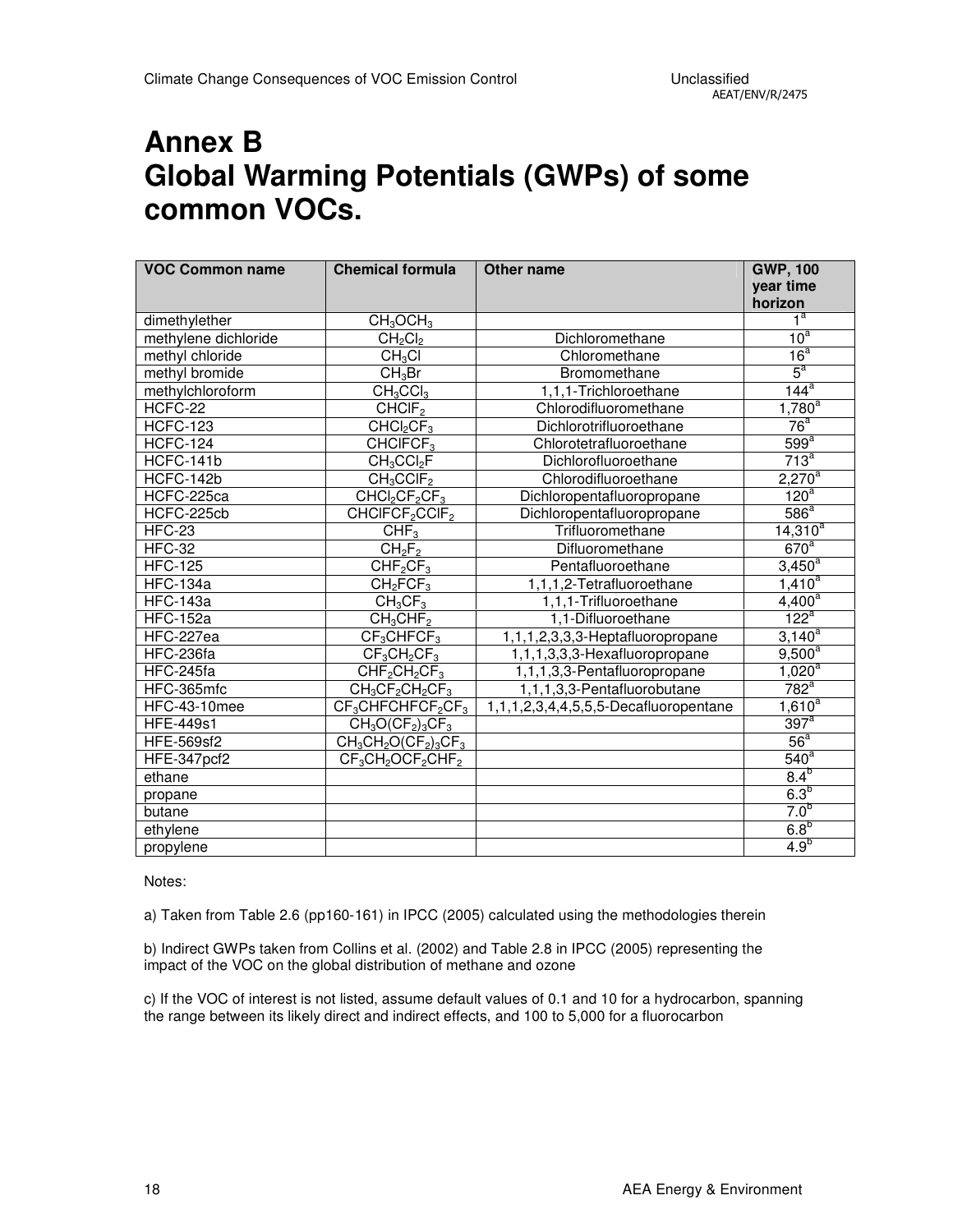## **Annex C Fuel CO2 conversion factors for different fuel types**

| <b>Fuel type</b> | <b>Fuel factor</b><br>(tonnes $CO2$ ) | <b>Fuel consumption units</b> |
|------------------|---------------------------------------|-------------------------------|
| Natural gas      | 0.206                                 | per MWh gas                   |
|                  | 6.023                                 | per ktherm gas                |
| Gas oil          | 3.19                                  | per tonne gas oil             |
|                  | 0.265                                 | per MWh gas oil <sup>1</sup>  |
|                  | 2.674                                 | per thousand litres gas oil   |
| Fuel oil         | 3.223                                 | per tonne fuel oil            |
|                  | 0.281                                 | per MWh fuel oil <sup>1</sup> |
| Coal             | 2.457                                 | per tonne coal                |
|                  | 0.346                                 | per MWh coal <sup>1</sup>     |
| Electricity      | 0.523                                 | per MWh electricity           |

<sup>1</sup> Based on Net Calorific Values.

These conversion factors refer to fuels used in 2005 and are based on the 2005 UK Greenhouse Gas Inventory compiled by AEA Energy & Environment (Baggott et al, 2007, http://www.airquality.co.uk/archive/reports/cat07/0704261626\_ukghgi-90-05\_main\_chapters\_final.pdf)